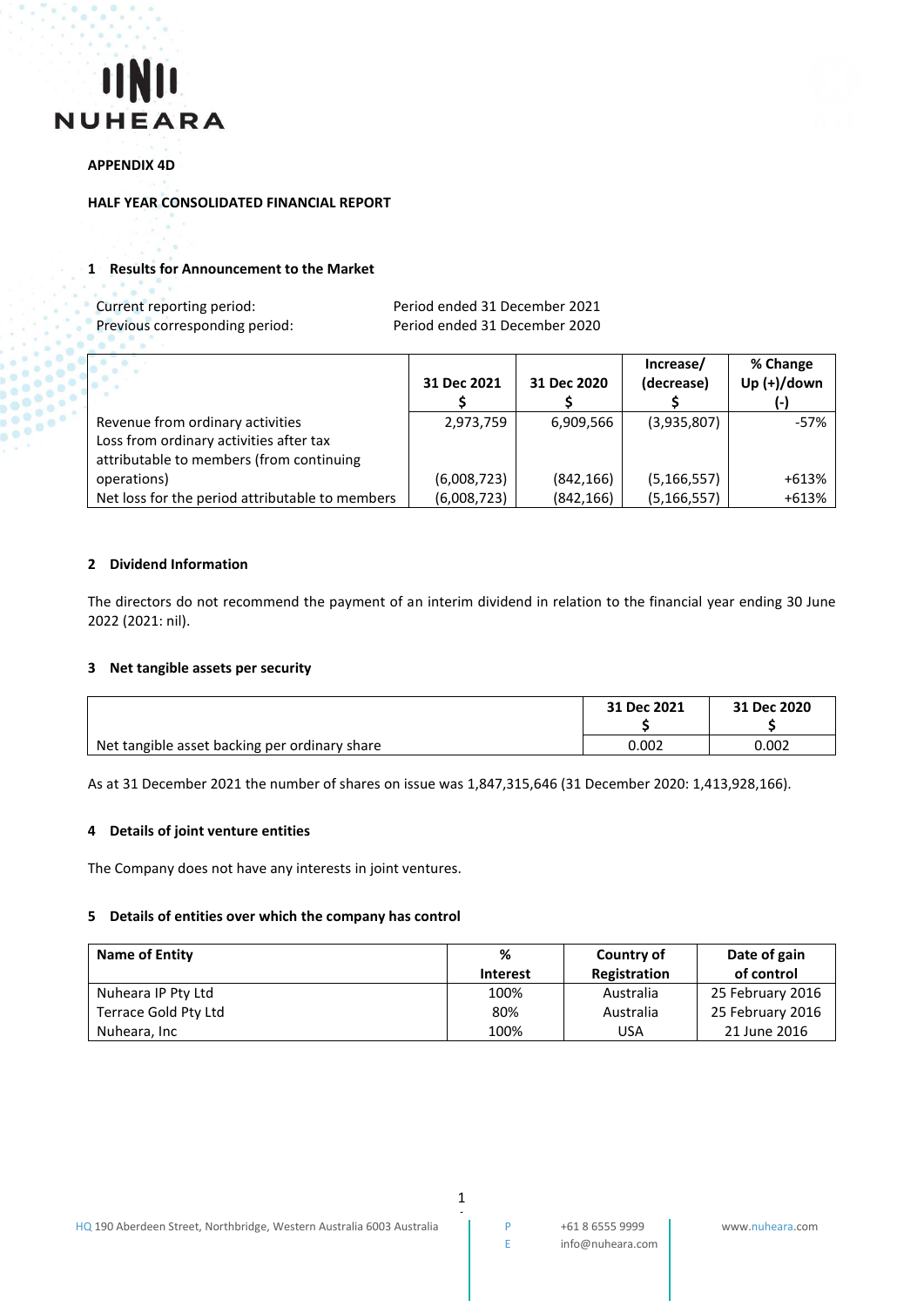

#### **6 Commentary on the results**

It is recommended that the Appendix 4D be read in conjunction with the Company's ASX releases during the period in accordance with the continuous disclosure obligations under the ASX listing rules.

Revenue from ordinary activities for the period was \$2,973,759. This compared with \$6,909,566 sales revenue for the same period last year which included Original Equipment Manufacture (OEM) income of \$3,772,274.

A negative EBITDA of \$3,684,749 (31 December 2020: \$1,478,707) was recognised for the half year period. The Company calculates EBITDA as earnings before interest, finance charges, tax, depreciation, and amortisation expense. EBITDA is a non-IFRS measure and is an alternative performance measure reported in addition to but not as a substitute for the performance measures reported in accordance with IFRS. These measures focus directly on operating earnings and enhance comparability between periods. A reconciliation of EBITDA to the net loss after tax is as follows:

| <b>RECONCILED EBITDA</b> | Half-year ended<br>31 Dec 2021 | <b>Half-year ended</b><br>31 Dec 2020 |
|--------------------------|--------------------------------|---------------------------------------|
| Net loss for the period  | (6,008,723)                    | (842, 166)                            |
| Add Back:                |                                |                                       |
| Interest expense         | (27, 471)                      | (1, 199)                              |
| Finance charges          | (250, 220)                     | (301, 157)                            |
| Depreciation expense     | (163,056)                      | (137, 168)                            |
| Amortisation expense     | (1,883,227)                    | (1,881,349)                           |
| <b>EBITDA</b>            | (3,684,749)                    | 1,478,707                             |

The Company incurred a net loss after tax of \$6,008,723. This compared with a net loss after tax of \$842,166 for the same period last year. The net loss after tax result represented a loss of 0.28 cents per share, compared to a loss of 0.06 cents per share over the same period last year.

Net cash outflows of \$1,023,786 were attributable to \$1,563,953 received through the issue of shares (net of share issue costs), \$3,000,000 was received from borrowings, offset by \$2,963,682 in net operating outflows, \$82,581 for the payment of plant and equipment (net of sale proceeds from assets that were sold) and \$2,541,477 for intangible assets (representing capitalised development costs and international trademark registrations).

As at 31 December 2021, the Group held cash reserves of \$6,252,486 (30 June 2021: \$7,276,355 / 31 December 2020: \$2,395,864).

#### **7 Significant events after balance sheet date**

#### **Share Purchase Plan**

A Share Purchase Plan (SPP) announced to the market on 23 December 2021, closed on 17 January 2022 with valid applications totalling \$1,067,200. The SPP allowed Eligible Shareholders the opportunity to subscribe for up to \$30,000 worth of New Shares in Nuheara at an issue price of \$0.016 per share. 66,700,000 Ordinary Shares were allotted and issued under the SPP at \$0.016 per share on 24 January 2022 and the New Shares were quoted on ASX on Tuesday 25 January 2022. Funds raised from the placement will be used to underpin growth initiatives including the 510(k) submission to the US FDA for approval as a medical device product and supporting the newly developed range of hearing aid products to support the Company's planned expansion into clinically tested and regulatory approved medical devices.

2 2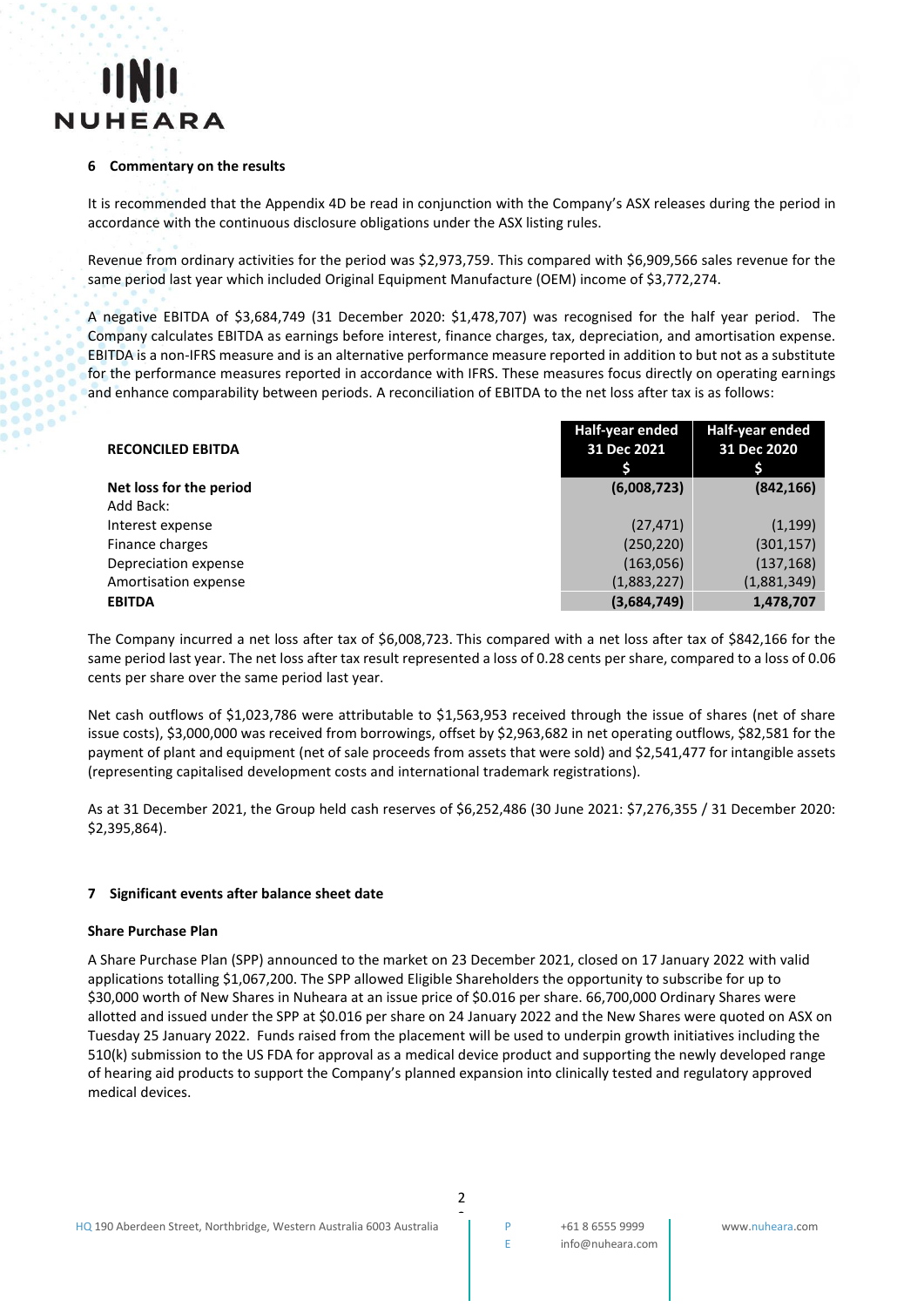

#### **DIRECTORS'S REPORT**

The Directors of Nuheara Limited present their report, together with the condensed consolidated half-year financial report consisting of Nuheara Limited ("the Company") and its consolidated entities (jointly referred to as "the Group"), for the half-year ended 31 December 2021 and the review report thereon.

#### **Directors**

The directors in office at any time during the half year ended 31 December 2021 and up to the date of signing this report are:

- The Hon. Cheryl Edwardes *AM* Chairman
- Justin Miller
- David Cannington
- Kathryn Giudes
- David Buckingham

#### **Review of Operations**

The Group ended the half-year to 31 December 2021 with:

- Total revenue and other income from continuing operations of \$2,973,759 (31 December 2020: \$6,909,566),
- A net loss from continuing operations after tax of \$6,008,723 (31 December 2020: loss \$842,166); and
- Operating cash outflows from continuing operations of \$1,023,786 (31 December 2020: outflows of \$2,034,846).

#### **Auditor's Independence Declaration**

The lead auditor's independence declaration under s 307C of the Corporations Act 2001 is set out on page 4 for the halfyear ended 31 December 2021.

ffell

Justin Miller Managing Director/Chief Executive Officer

Perth, 28 February 2022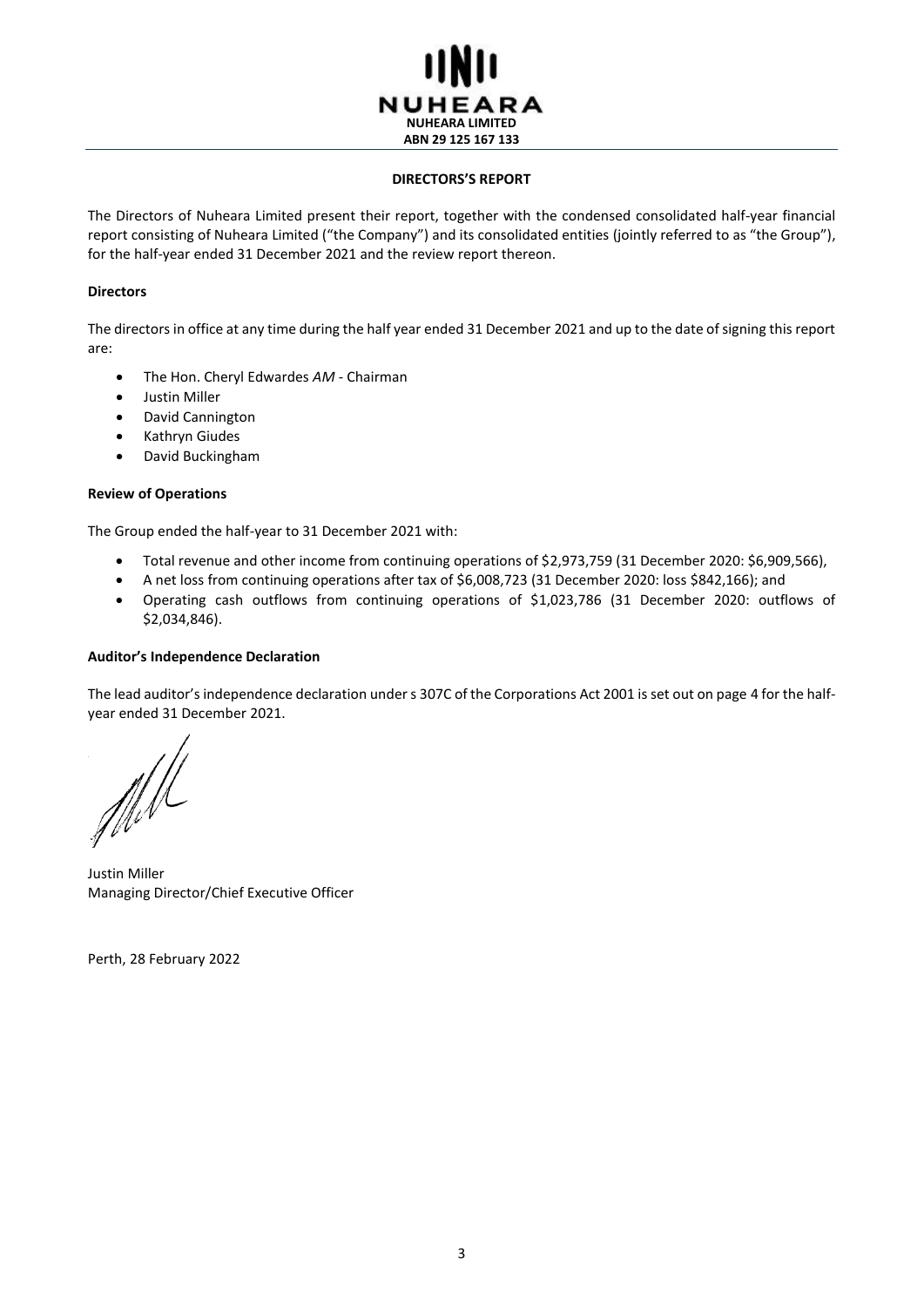

## **Auditor's Independence Declaration Under Section 307C of The Corporations Act 2001 to The Directors of Nuheara Limited**

I declare that, to the best of my knowledge and belief, during the half-year end 31 December 2021 there have been no contraventions of:

- (i) the auditor independence requirements as set out in the Corporations Act 2001 in relation to the review; and
- (ii) any applicable code of professional conduct in relation to the review.

Wallor Waylord WA Audit Plg 2401

**WALKER WAYLAND WA AUDIT PTY LTD**

Richard J Gregor

**Richard Gregson CA Director Level 3, 1 Preston Street, COMO WA 6152**

**Dated this 28 th day of February 2022.**

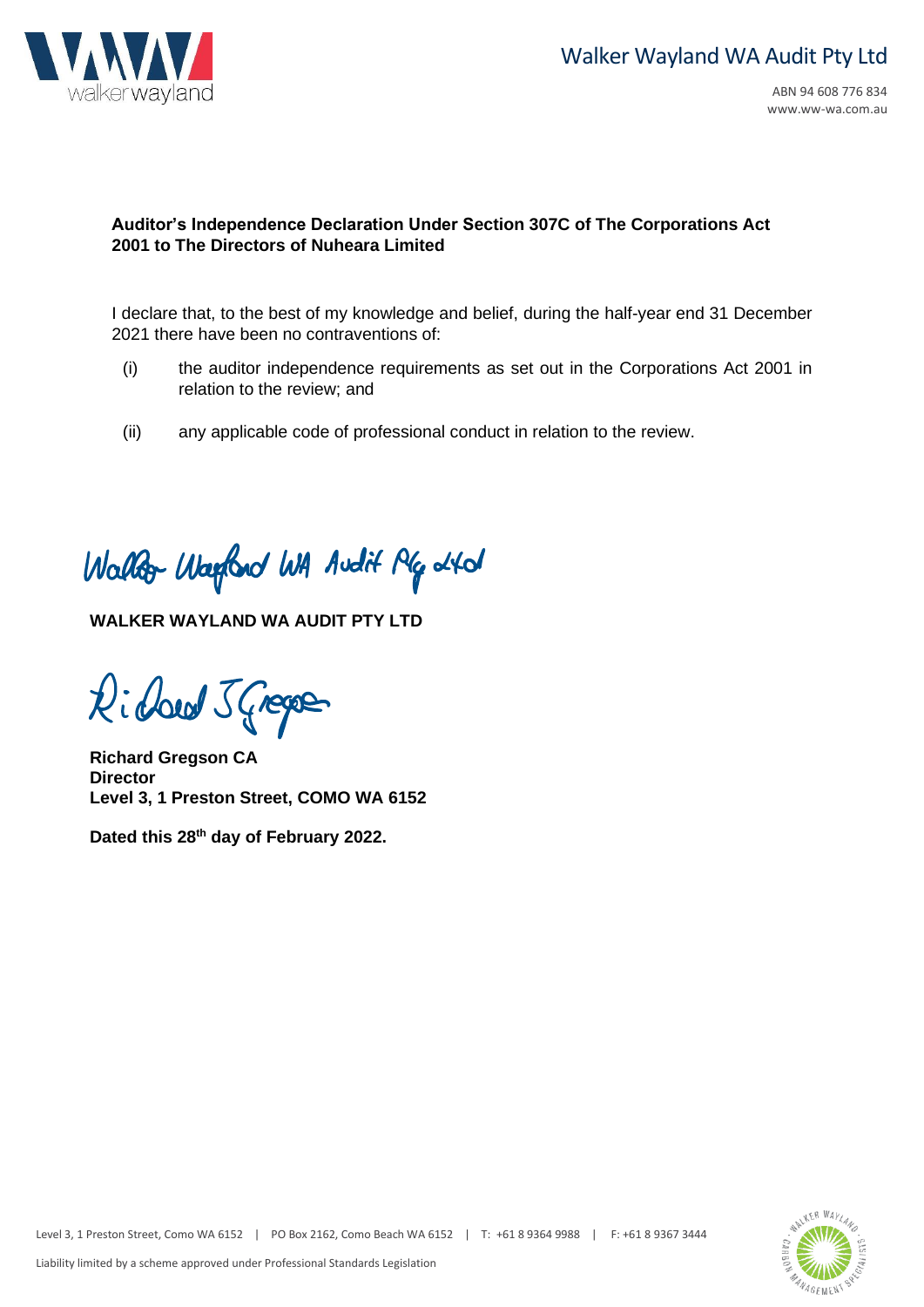# **UNIL NUHEARA**

**NUHEARA LIMITED ABN 29 125 167 133**

#### **CONSOLIDATED STATEMENT OF PROFIT OR LOSS AND OTHER COMPREHENSIVE INCOME FOR THE PERIOD ENDED 31 DECEMBER 2021**

| 31 Dec 2020<br>\$ |
|-------------------|
|                   |
|                   |
|                   |
| 6,909,566         |
| (2,067,252)       |
| 4,842,314         |
| 1,744,430         |
| (2,644,295)       |
| (1,626,786)       |
| (1,455,883)       |
| (1,500,112)       |
| (301, 157)        |
| 99,323            |
| (842, 166)        |
|                   |
| (842, 166)        |
|                   |
| (842, 166)        |
| (842, 166)        |
|                   |
|                   |
| (0.06)            |
| (0.06)            |
|                   |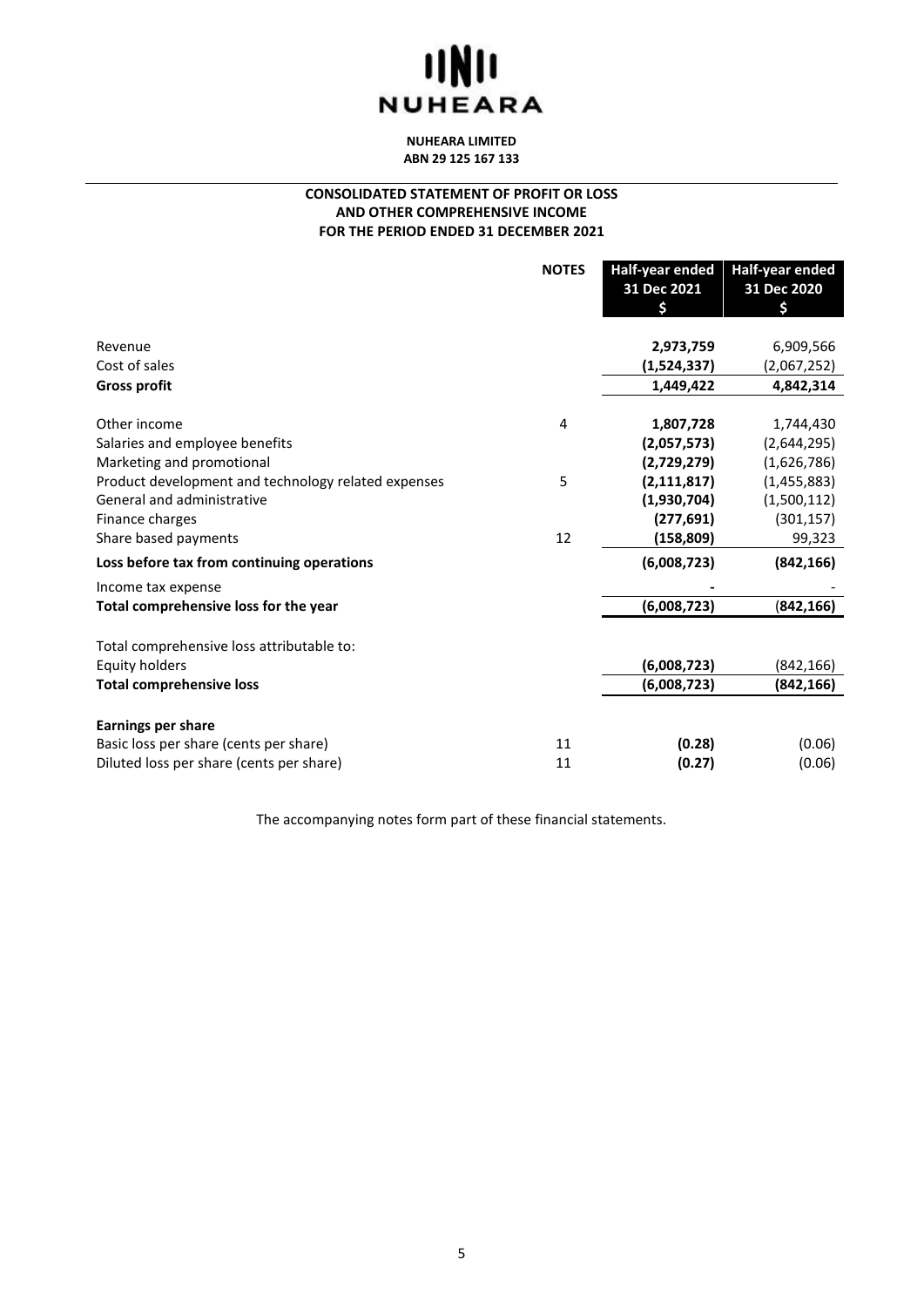# **IINII NUHEARA**

**NUHEARA LIMITED ABN 29 125 167 133**

#### **CONSOLIDATED STATEMENT OF FINANCIAL POSITION AS AT 31 DECEMBER 2021**

|                                      | <b>NOTES</b>   | 31 Dec 2021<br>\$ | 30 Jun 2021<br>\$ |
|--------------------------------------|----------------|-------------------|-------------------|
| <b>CURRENT ASSETS</b>                |                |                   |                   |
| Cash and cash equivalents            |                | 6,252,569         | 7,276,355         |
| Trade and other receivables          |                | 1,252,763         | 1,620,729         |
| Inventory                            |                | 3,385,256         | 1,099,077         |
| <b>TOTAL CURRENT ASSETS</b>          |                | 10,890,588        | 9,996,161         |
|                                      |                |                   |                   |
| <b>NON-CURRENT ASSETS</b>            |                |                   |                   |
| Plant and equipment                  |                | 224,349           | 229,996           |
| Right of use asset                   | 6              | 598,638           |                   |
| Other assets                         |                | 1                 | 1                 |
| Intangible assets                    | $\overline{7}$ | 5,704,897         | 5,046,647         |
| <b>TOTAL NON-CURRENT ASSETS</b>      |                | 6,527,885         | 5,276,644         |
|                                      |                |                   |                   |
| <b>TOTAL ASSETS</b>                  |                | 17,418,473        | 15,272,805        |
| <b>CURRENT LIABILITIES</b>           |                |                   |                   |
| Trade and other payables             |                | 4,178,236         | 1,573,666         |
| Lease liabilities                    |                | 242,852           |                   |
| Provisions                           |                | 828,283           | 940,997           |
| <b>TOTAL CURRENT LIABILITIES</b>     |                | 5,249,371         | 2,514,663         |
|                                      |                |                   |                   |
| <b>NON-CURRENT LIABILITIES</b>       |                |                   |                   |
| <b>Financial liabilities</b>         | 8              | 3,307,769         |                   |
| Provisions                           |                | 114,341           | 90,670            |
| <b>TOTAL NON-CURRENT LIABILITIES</b> |                | 3,422,110         | 90,670            |
|                                      |                |                   |                   |
| <b>TOTAL LIABILITIES</b>             |                | 8,671,481         | 2,605,333         |
| <b>NET ASSETS</b>                    |                | 8,746,992         | 12,667,472        |
|                                      |                |                   |                   |
| <b>EQUITY</b>                        |                |                   |                   |
| Issued capital                       | 9              | 61,772,644        | 59,841,737        |
| Share option reserve                 | 10             | 918,302           | 759,803           |
| Foreign currency translation reserve |                | (141, 901)        | (130, 356)        |
| <b>Accumulated losses</b>            |                | (53,802,053)      | (47,803,712)      |
| <b>TOTAL EQUITY</b>                  |                | 8,746,992         | 12,667,472        |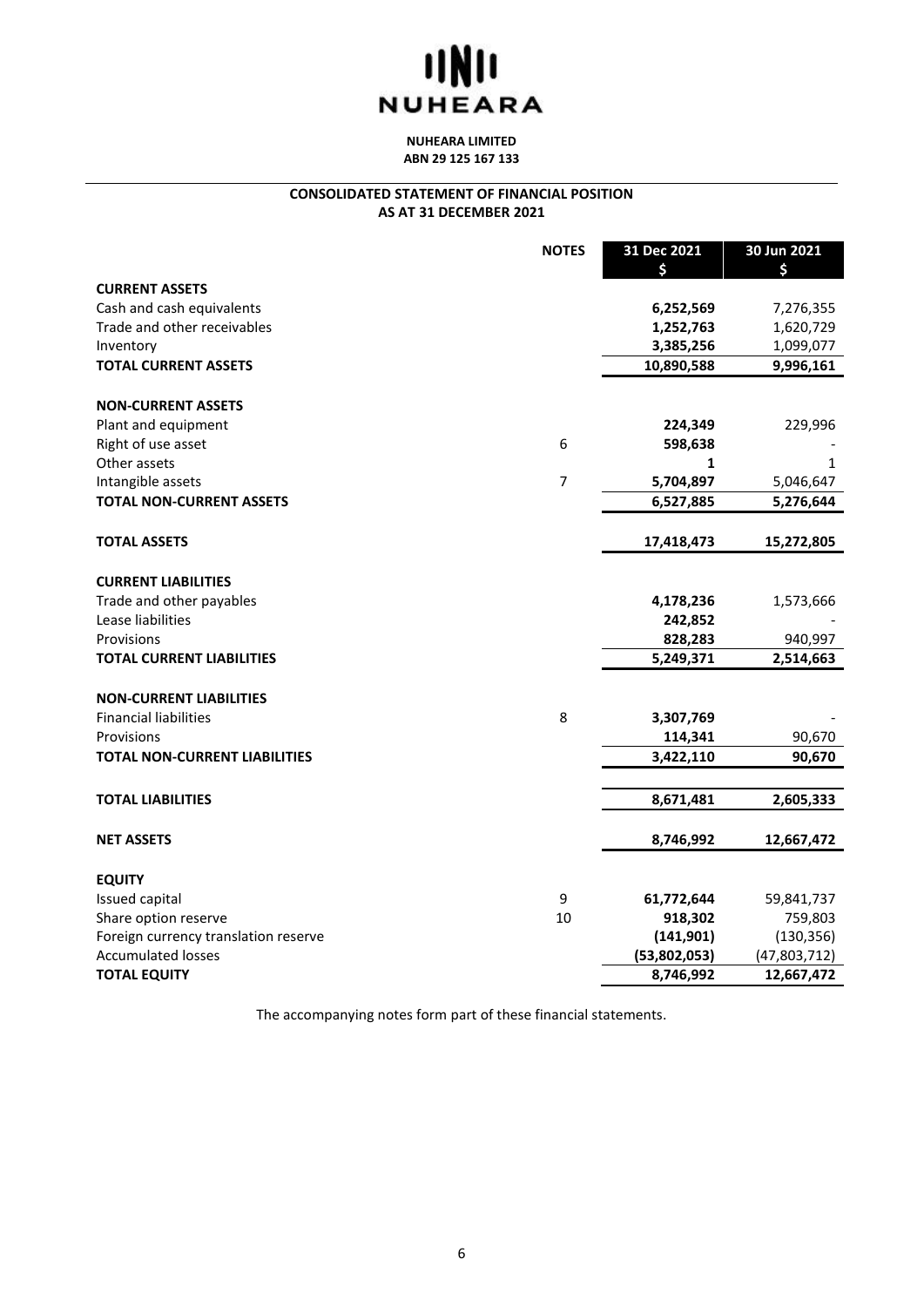## **UND NUHEARA**

#### **NUHEARA LIMITED ABN 29 125 167 133**

#### **CONSOLIDATED STATEMENT OF CHANGES IN EQUITY FOR THE PERIOD ENDED 31 DECEMBER 2021**

|                                                                         | Ordinary<br><b>Shares</b><br>\$ | <b>Accumulated</b><br><b>Losses</b><br>\$ | <b>Share</b><br><b>Option</b><br><b>Reserve</b><br>\$ | <b>Foreign</b><br><b>Currency</b><br><b>Translation</b><br><b>Reserve</b><br>\$ | <b>Total</b><br>Ś |
|-------------------------------------------------------------------------|---------------------------------|-------------------------------------------|-------------------------------------------------------|---------------------------------------------------------------------------------|-------------------|
| Balance at 1 July 2021                                                  | 59,841,737                      | (47,803,712)                              | 759,803                                               | (130, 356)                                                                      | 12,667,472        |
| <b>Comprehensive Income</b><br>Loss for the period                      |                                 | (6,008,723)                               |                                                       |                                                                                 | (6,008,723)       |
| Total comprehensive loss for the<br>period                              |                                 | (6,008,723)                               |                                                       |                                                                                 | (6,008,723)       |
| <b>Transactions with owners in their</b><br>capacity as owners:         |                                 |                                           |                                                       |                                                                                 |                   |
| Shares issued during the period                                         | 2,050,143                       |                                           |                                                       |                                                                                 | 2,050,143         |
| Share issue costs                                                       | (119, 236)                      |                                           |                                                       |                                                                                 | (119, 236)        |
| Options issued during the period<br>Options forfeited/lapsed during the |                                 |                                           | 25,362                                                |                                                                                 | 25,362            |
| period<br>Movement in valuation of options                              |                                 |                                           | (53, 687)                                             |                                                                                 | (53, 687)         |
| issued in prior periods                                                 |                                 |                                           | 187,134                                               |                                                                                 | 187,134           |
| Option issue costs                                                      |                                 |                                           | (310)                                                 |                                                                                 | (310)             |
| Foreign currency translation<br>movements                               |                                 | 10,382                                    |                                                       | (11, 545)                                                                       | (1, 163)          |

| <b>Balance at 31 December 2021</b>                                                | 61,772,644                | (53,802,053)                        | 918,302                                         | (141, 901)                                                         | 8,746,992              |
|-----------------------------------------------------------------------------------|---------------------------|-------------------------------------|-------------------------------------------------|--------------------------------------------------------------------|------------------------|
|                                                                                   | Ordinary<br><b>Shares</b> | <b>Accumulated</b><br><b>Losses</b> | <b>Share</b><br><b>Option</b><br><b>Reserve</b> | Foreign<br><b>Currency</b><br><b>Translation</b><br><b>Reserve</b> | <b>Total</b>           |
|                                                                                   | \$                        | \$                                  | \$                                              | Ś.                                                                 | Ś.                     |
| Balance at 1 July 2020                                                            | 46,295,932                | (40,758,161)                        | 656,273                                         | 25,518                                                             | 6,219,562              |
| <b>Comprehensive Income</b><br>Loss for the period                                |                           | (842, 166)                          |                                                 |                                                                    | (842, 166)             |
| Total comprehensive loss for the<br>period<br>Transactions with owners in their   |                           | (842, 166)                          |                                                 |                                                                    | (842, 166)             |
| capacity as owners:                                                               |                           |                                     |                                                 |                                                                    |                        |
| Shares issued during the period<br>Share issue costs                              | 2,054,917<br>(39, 598)    |                                     |                                                 |                                                                    | 2,054,917<br>(39, 598) |
| Options issued during the period                                                  |                           |                                     | 109,941                                         |                                                                    | 109,941                |
| Options forfeited/lapsed during the<br>period<br>Movement in valuation of options |                           |                                     | (278, 855)                                      |                                                                    | (278, 855)             |
| issued in prior periods<br>Foreign currency translation                           |                           |                                     | 69,591                                          |                                                                    | 69,591                 |
| movements                                                                         |                           | 155,132                             |                                                 | (155, 875)                                                         | (743)                  |
| <b>Balance at 31 December 2020</b>                                                | 48,311,251                | (41, 445, 195)                      | 556,950                                         | (130, 357)                                                         | 7,292,649              |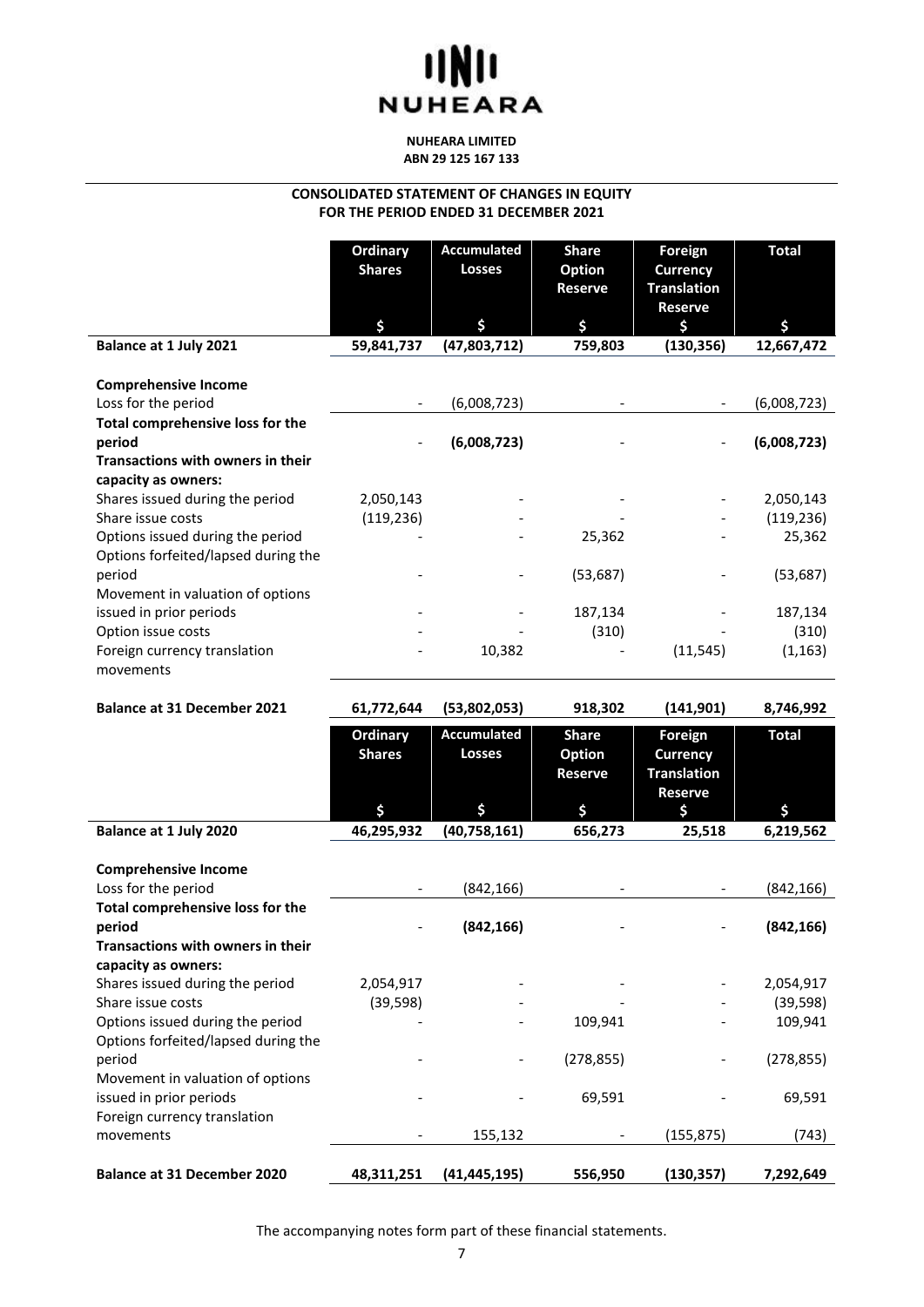# **IINII NUHEARA**

**NUHEARA LIMITED ABN 29 125 167 133**

### **CONSOLIDATED STATEMENT OF CASH FLOWS FOR THE PERIOD ENDED 31 DECEMBER 2021**

|                                                               | Half-year   | Half-year   |
|---------------------------------------------------------------|-------------|-------------|
|                                                               | ended       | ended       |
|                                                               | 31 Dec 2021 | 31 Dec 2020 |
|                                                               | \$          | \$          |
| <b>CASH FLOWS FROM OPERATING ACTIVITIES</b>                   |             |             |
| Receipts from customers                                       | 2,798,389   | 5,343,764   |
| Interest received                                             | 1,332       | 4,258       |
| Grants and rebates received                                   | 1,774,328   | 1,841,004   |
| Other income                                                  | 32,885      | 1,733       |
| Proceeds from the sale of assets held for sale                |             | 143,595     |
| Payments to suppliers and employees                           | (7,550,520) | (7,421,326) |
| Interest and other costs of finance paid                      | (20,095)    |             |
| NET CASH FLOWS USED IN OPERATING ACTIVITIES                   | (2,963,681) | (86, 972)   |
|                                                               |             |             |
| <b>CASH FLOWS FROM INVESTING ACTIVITIES</b>                   |             |             |
| Proceed from sale of plant and equipment                      | 200         |             |
| Payments for plant and equipment                              | (82, 781)   | (26, 486)   |
| Payment for the acquisition of intangibles                    | (2,541,477) | (1,976,707) |
| NET CASH FLOWS USED IN INVESTING ACTIVITIES                   | (2,624,058) | (2,003,193) |
| <b>CASH FLOWS FROM FINANCING ACTIVITIES</b>                   |             |             |
| Proceeds from borrowings                                      | 3,000,000   |             |
| Proceeds from share and option issues                         | 1,683,500   | 304,917     |
| Share raising costs                                           | (119, 547)  | (39, 598)   |
| Repayment of borrowings                                       |             | (210,000)   |
| <b>NET CASH FLOWS FROM FINANCING ACTIVITIES</b>               | 4,563,953   | 55,319      |
|                                                               |             |             |
| NET DECREASE IN CASH AND CASH EQUIVALENTS HELD                | (1,023,786) | (2,034,846) |
| Cash and cash equivalent at beginning of the financial period | 7,276,355   | 4,430,710   |
| Cash and cash equivalent at the end of the financial period   | 6,252,569   | 2,395,864   |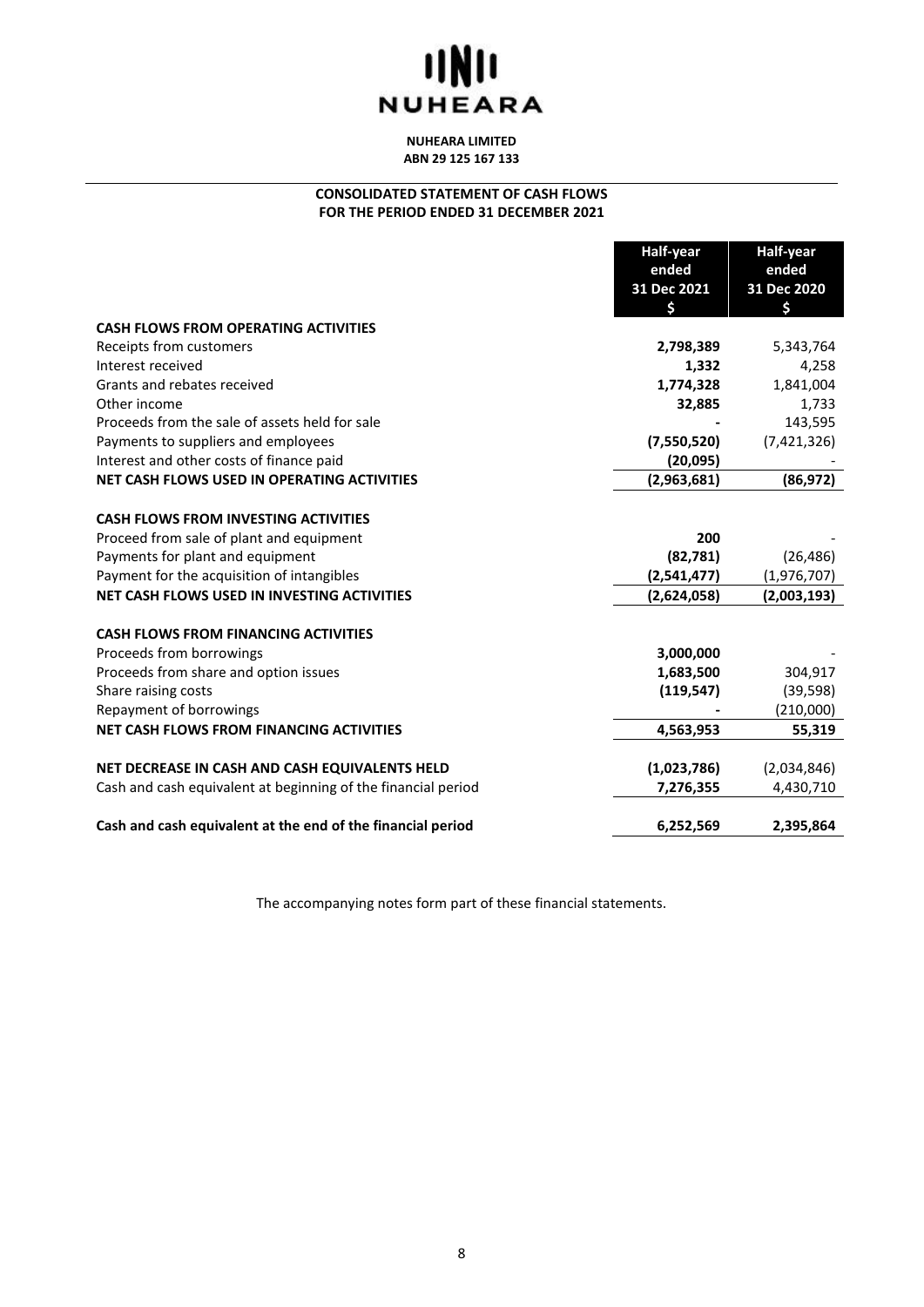#### **NUHEARA LIMITED ABN 29 125 167 133**

It is important to read the following definitions in order to assist with understanding this report.

For the purposes of this report:

**Nuheara IP Pty Ltd** refers to the company purchased by Nuheara Limited on 25 February 2016. As required by Australian Accounting Standard AASB3: Business Combinations, Nuheara Limited is deemed to have been acquired by Nuheara IP Pty Ltd as at 25 February 2016 under the reverse acquisition rules.

**Nuheara Limited** or **Listed Entity** or **Company** means only the legal entity of Nuheara Limited, which is listed on the Australian Securities Exchange (ASX: NUH). Nuheara Limited is the legal parent of Nuheara IP Pty Ltd although it has been treated as the acquirer for accounting purposes in the financial statements.

**Wild Acre Metals Limited** (ASX: WAC) means Nuheara Limited and all its controlled entities prior to the purchase of Nuheara IP Pty Ltd. On 25 February 2016, the company's name was changed from Wild Acre Metals Limited to Nuheara Limited and the ASX code was subsequently changed from WAC to NUH.

#### **1 STATEMENT OF SIGNIFICANT ACCOUNTING POLICIES**

#### **a) Basis of preparation**

These general-purpose financial statements have been prepared in accordance with Australian Accounting Standards, Australian Accounting interpretations, International Financial Reporting Standards as issued by the International Accounting Standards Board and the Corporations Act 2001. The Company is a for-profit entity for financial reporting purposes under the Australian Accounting Standards.

This preliminary final report does not include all the notes of the type normally included in an annual financial report. Accordingly, this report is to be read in conjunction with the annual report for the period ended 30 June 2021 and any public announcements made by Nuheara Limited, during the reporting period, in accordance with the continuous disclosure requirements of the ASX listing rules.

This preliminary final report including any commentary on the Company results was authorised for issue in accordance with a resolution by the board of directors.

#### *Material uncertainty on going concern*

For the half-year ended 31 December 2021 the Group has incurred a loss of \$6,008,723 and generated net operating cash outflows of \$2,963,681, as disclosed in the Statement of Profit or Loss and Other Comprehensive Income and the Statement of Cash Flows, respectively. For the same period last year, the Group incurred a loss of \$842,166 and generated net operating cash outflows of \$86,972.

The Group's trading and cash flow forecasts for the 12-month period from the date of reporting indicate that there is some risk that it may not meet all of its payment obligations unless the Group is able to complete a successful equity and/or debt raising. These matters present significant material uncertainties in relation to the Group's ability to continue as a going concern and therefore whether it will realise its assets and extinguish its liabilities in the normal course of business and at the amounts stated in the financial report.

The Directors remain committed to the long-term business plan that is contributing to improved results as the business progresses from start-up phase into a more established business operation. The Directors believe there are reasonable grounds to believe that the Group will be able to continue as a going concern after consideration of the following factors:

- Release of new products over the course of the next 12-months in response to 510(k) submission and FDA medical device certification;
- Growth in omni-channel sales (DTC, traditional retail and OEM partnerships);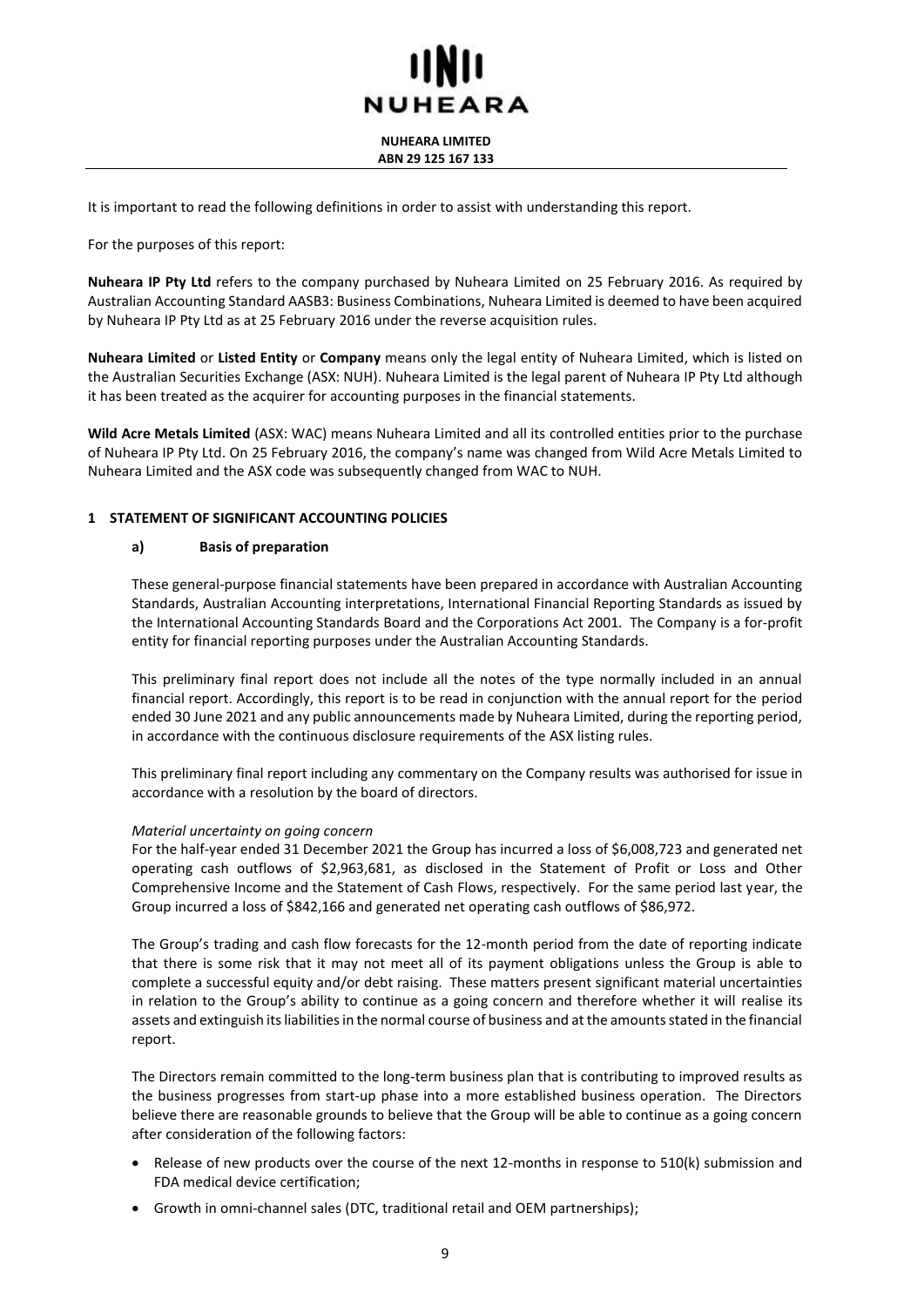**NUHEARA LIMITED ABN 29 125 167 133**

#### **1 STATEMENT OF SIGNIFICANT ACCOUNTING POLICIES (continued)**

#### **a) Basis of preparation (continued)**

- Growth in sales through other distribution channels, including optical, pharma, and audiology;
- Active management of the current level of discretionary expenditure in line with the funds available to the Group; and
- Raising additional working capital through the issue of securities and/or other funding.

After taking into account all available information, and track history of successful equity raisings, the Directors have concluded that there are currently reasonable grounds to believe that the Group will be able to pay its debts as and when they become due and payable, to continue as a going concern, be in a position to realise its assets and settle its liabilities and commitments in the normal course of business, and at the amounts stated in the financial report. Accordingly, the Directors also believe that it is appropriate to adopt the going concern basis in the preparation of the financial statements.

In the event that the Group does not achieve the conditions stated by the Directors, the ability of the Group to continue as a going concern may be impacted and therefore the Group may not be able to realise its assets and extinguish its liabilities in the ordinary course of operations, and at the amounts stated in the financial report. In the event the Group is not able to achieve the above requirements, there is uncertainty whether the Group will continue as a going concern, realise its assets, and extinguish its liabilities in the normal course of business and at the amounts stated in its financial report. No adjustments have been made to the recoverability and classification of recorded asset values and the amount and classification of liabilities that might be necessary should the Group not continue as going concern.

#### **a) Accounting policies**

The same accounting policies and methods of computation have been followed in this interim financial report as were applied in the most recent annual financial statements, except for those as described below.

#### **b) Funding agreement**

The component of the funding agreement that exhibits characteristics of a liability is recognised as a liability in the Statement of Financial Position, net of transaction costs.

On settlement of the funding agreement, the fair value of the liability component is determined using the market rate for an equivalent non-convertible bond and this amount is carried as a long-term liability on the amortised cost basis until extinguished on conversion or redemption. The increase in the liability due to the passage of time is recognised as a finance cost.

The remainder of the proceeds is allocated to the subscription option that may either be recognised as equity and included in shareholders' equity, net of transaction costs, or recognised as an embedded derivative and accounted for separately from the host (funding agreement) as a liability. If classified as equity, the carrying value of the subscription option is not remeasured in subsequent years. If classified as an embedded derivative, the carrying value is valued each reporting period at fair value through the Statement of Profit or Loss and other Comprehensive Income.

Interest on the liability component of the instruments is recognised as an expense in the Statement of Profit or Loss and Other Comprehensive Income.

Transaction costs are apportioned between the liability and equity components of the subscription shares based on the allocation of proceeds to the liability and equity components when the instruments are first recognised.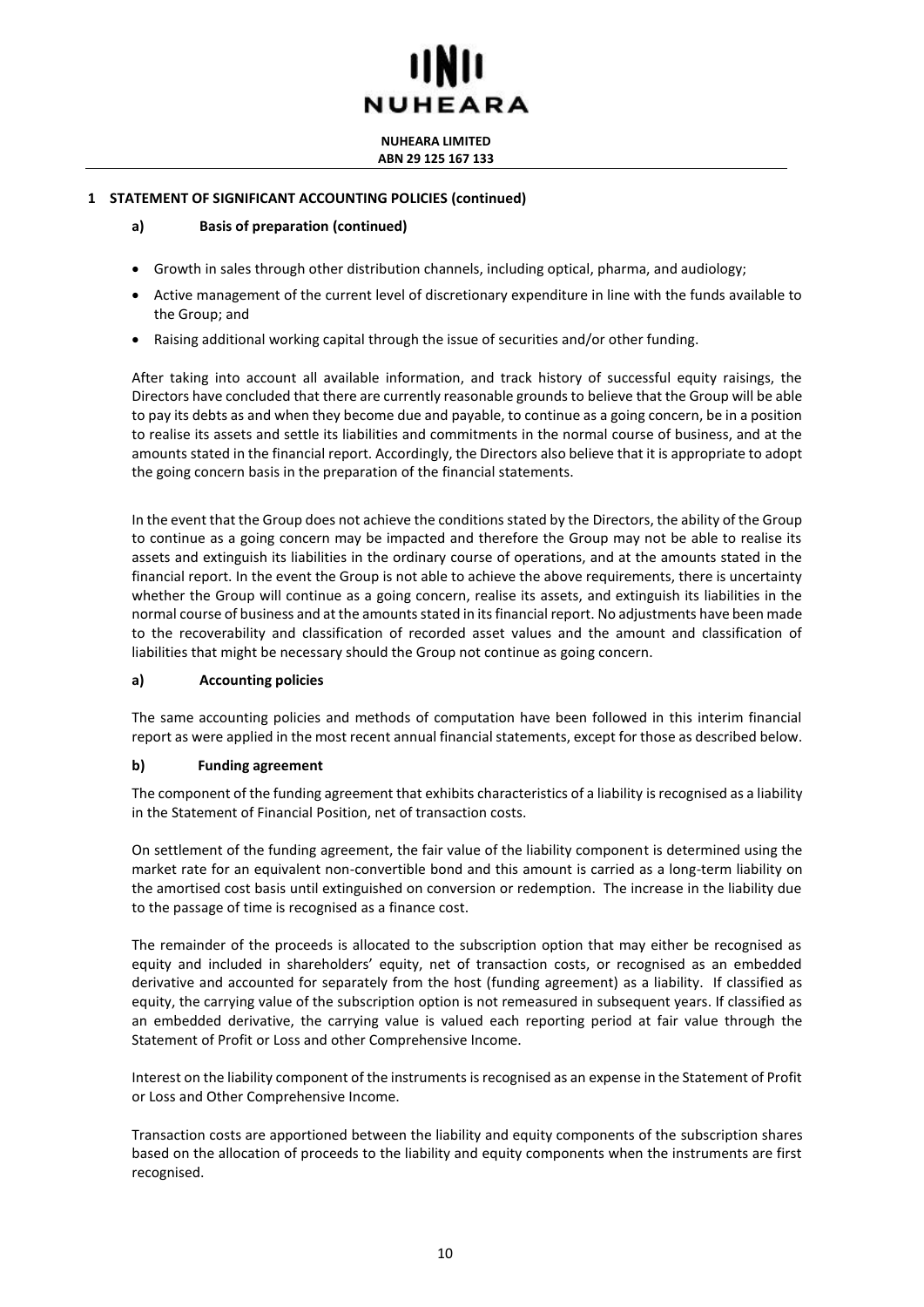

**NUHEARA LIMITED ABN 29 125 167 133**

#### **1 STATEMENT OF SIGNIFICANT ACCOUNTING POLICIES (continued)**

#### **c) New and Amended Standards Adopted by the Group**

The Group has considered the implications of new or amended Accounting Standards which have become applicable for the current financial reporting period and there were no changes that will impact the Group.

#### **2 SEGMENT INFORMATION**

#### *Operating segments*

Nuheara Limited, Nuheara IP Pty Ltd and Nuheara Inc are operating within the hearing health sector and have been aggregated to one reportable segment given the similarity of the products manufactured for sale, method in which products are delivered, types of customers and regulatory environment.

#### **3 CRITICAL ACCOUNTING ESTIMATES AND JUDGEMENTS**

Estimates and judgments are continually evaluated and are based on historical experience and other factors, including expectations of future events that are believed to be reasonable under the circumstances.

The Group makes estimates and assumptions concerning the future. The resulting accounting estimates will, by definition, seldom equal the related actual results. The estimates and assumptions that have a significant risk of causing a material adjustment to the carrying amounts of assets and liabilities within the next financial year are discussed below.

#### *i. Estimated impairment of assets*

The Group assesses impairment of its assets at the end of each reporting period by evaluating conditions and events specific to the Group that may be indicative of impairment triggers. Where impairment has been triggered, assets are written down to their recoverable amounts. An impairment trigger includes operating losses and net cash outflows.

The ability of capitalised development costs to generate sufficient future economic benefits to recover the carrying amount is usually subject to greater uncertainty before the asset is available for use than after it is available for use. Judgement has been made in the estimation of future profitability and net cash flows in the assessment of fair value for capitalised development costs, and in the resulting determination that no impairment existed at balance date. Management acknowledges that a modest reduction in realised revenue growth against these forecasts may result in an impairment at a later date.

#### *ii. Estimated warranty costs*

Provision is made in respect of the Group's best estimate of the liability on all products under warranty at the end of the reporting period. The provision is measured as the present value of future cash flows estimated to be required to settle the warranty obligation. The future cash flows have been estimated by reference to an industry average of warranty claims.

#### *iii. Valuation of options*

#### *Share-based payment transactions*

The Group measures the cost of equity-settled transactions with employees by reference to the fair value of the equity instruments at the date at which they are granted. The fair value is determined using a Black-Scholes model, using the assumptions detailed in Note [12.](#page-16-0)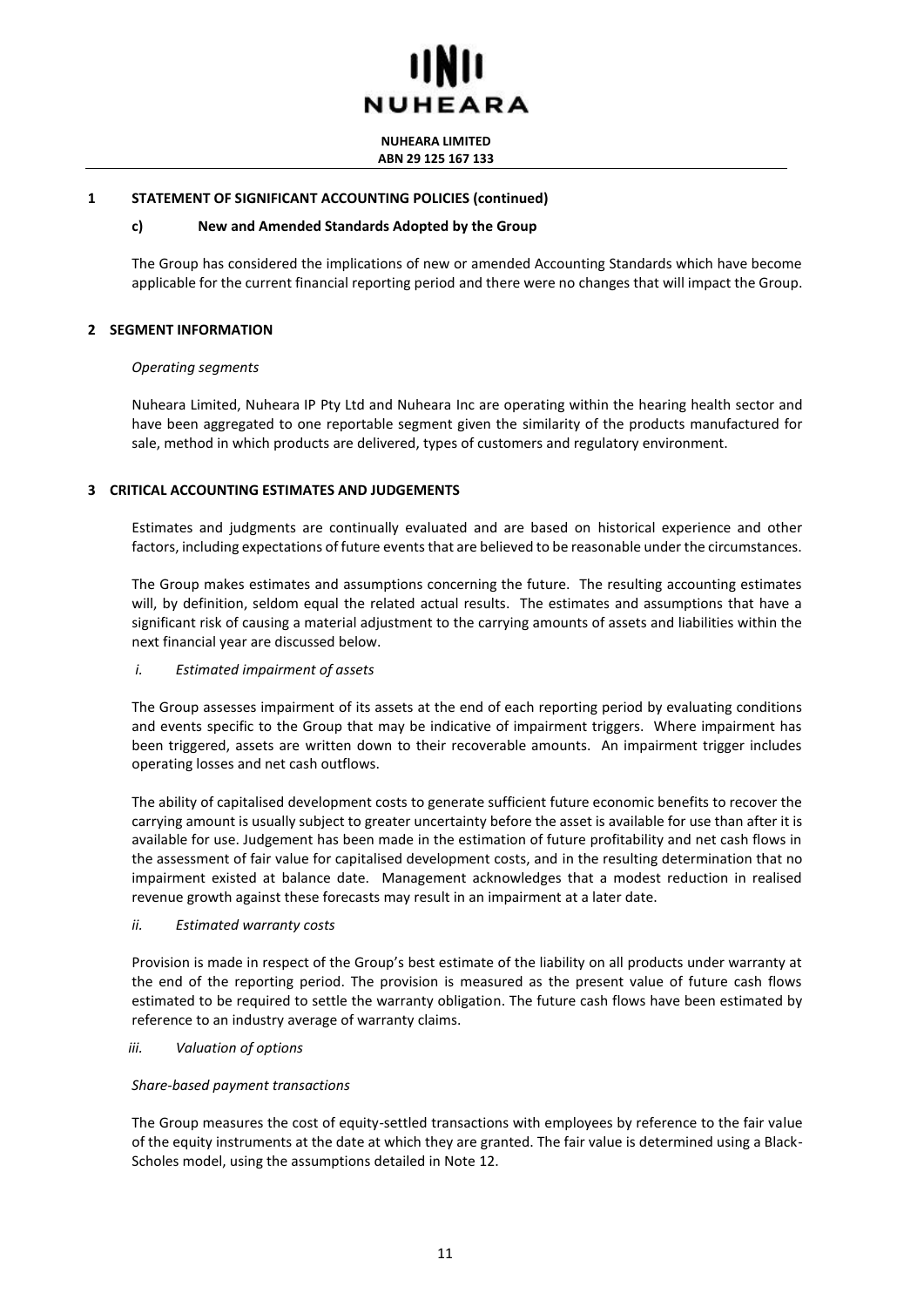#### **NUHEARA LIMITED ABN 29 125 167 133**

The Group measures the cost of cash-settled share-based payments at fair value at the grant date using the Black-Scholes formula, taking into account the terms and conditions upon which the instruments were granted, as discussed in Note [12.](#page-16-0)

#### *iv. Capitalisation of development costs*

Under AASB 138: Intangible Assets, an entity is required to recognise an intangible asset if, and only if, certain criteria are met. Judgement has been made in the determination that research expenditure incurred during the year did not meet the definition of an intangible asset. The group has assessed the effective life of development assets to be 2.5 years.

#### **3 CRITICAL ACCOUNTING ESTIMATES AND JUDGEMENTS (continued)**

#### *v. Net Smelter Royalties*

The Group holds an 80% interest in Terrace Gold Pty Ltd ("Terrace"). Terrace holds a 0.5% net smelter royalty over the El Molino Gold Project and part of the El Galeno Copper Project located in Northern Peru, currently owned under joint venture by China Minmetals and Jiangxi Copper.

Management has ascertained that the probability of net smelter royalty revenue was nil at balance date.

#### *vi. Funding agreement*

The Group's funding agreement has been treated as a financial liability, in accordance with the principles set out in AASB 132. The key criterion for liability classification is whether there is an unconditional right to avoid delivery of cash for another financial asset to settle the contractual obligation. The terms and conditions applicable to the funding agreement requires the Group to settle the obligation in either cash, or in the Company's own shares.

The subscription amount is convertible into ordinary shares of the parent entity, at the option of the holder, or repayable in 18 months from draw-down date. The conversion rate is based on a variable formula subject to adjustments for share price movement. Management determined that these terms give rise to a derivative financial liability. The initial consideration received for the funding agreement was deemed to be fair value of the liability at the issue date. The liability will subsequently be recognised on a fair value basis at each reporting period.

<span id="page-11-0"></span>

| 4 OTHER INCOME                     | Half year ended<br>31 Dec 2021 | <b>Half year ended</b><br>31 Dec 2020 |
|------------------------------------|--------------------------------|---------------------------------------|
| Interest income                    | 515                            | 3.141                                 |
| Grants and rebates received        | 1,774,328                      | 1,749,504                             |
| Profit on sale of mining interests |                                | (9,948)                               |
| Sundry income                      | 32,885                         | 1,733                                 |
| <b>Total other income</b>          | 1,807,728                      | 1.744.430                             |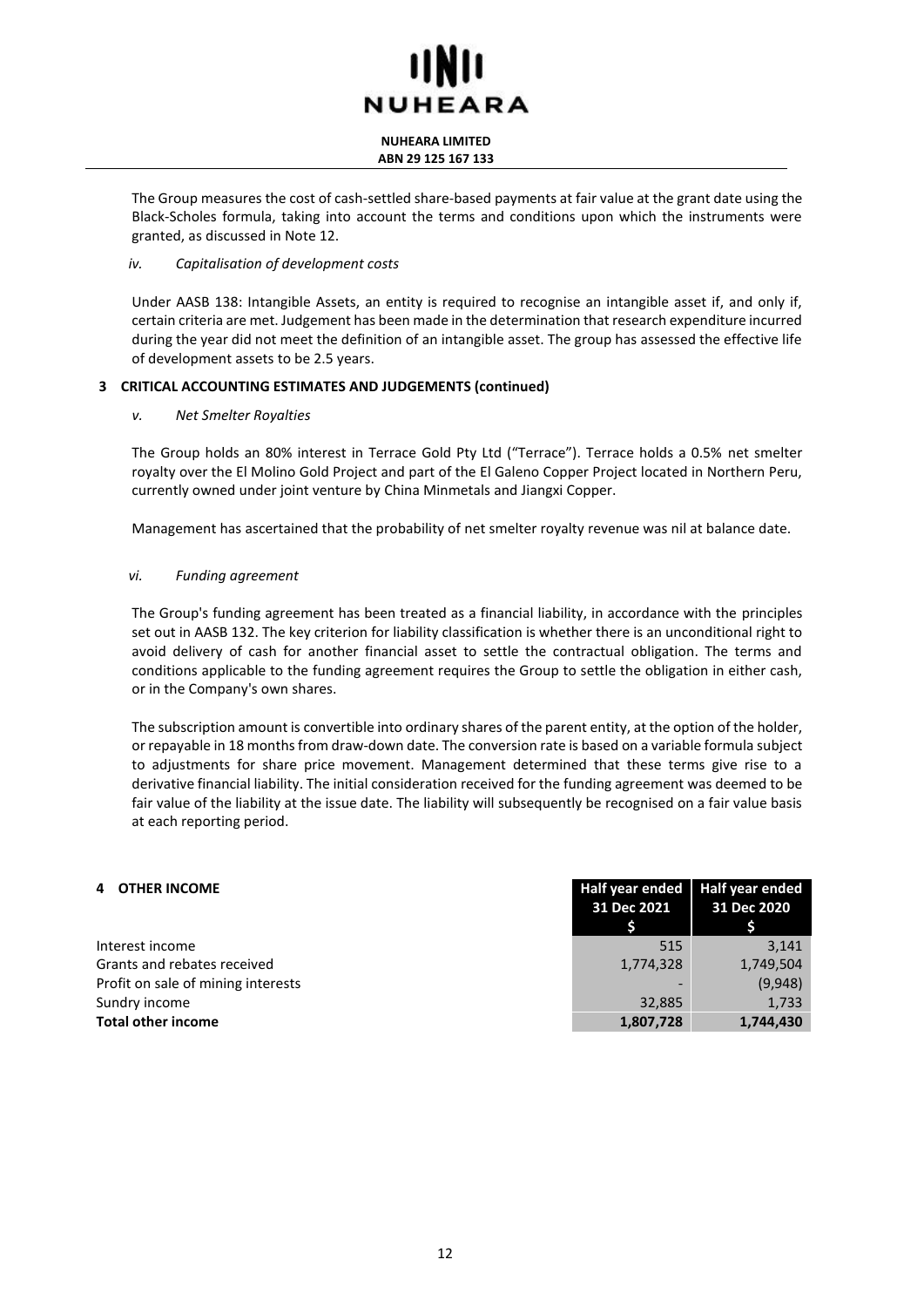#### **NUHEARA LIMITED ABN 29 125 167 133**

### <span id="page-12-0"></span>**5 PRODUCT DEVELOPMENT AND TECHNOLOGY RELATED EXPENSES**

Product development, including research and development costs<sup>(i)</sup> Inventory and components written off<sup>(ii)</sup>

| Half year ended<br>31 Dec 2021<br>S | <b>Half year ended</b><br>31 Dec 2020<br>S. |
|-------------------------------------|---------------------------------------------|
| 1,943,827                           | 1,114,672                                   |
| 167,990                             | 331,211                                     |
| 2,111,817                           | 1,455,883                                   |

- (i) Excludes expenditure directly attributable to development activities that are capitalised as an intangible asset under Australian Accounting Standards.
- (ii) Inventories are stated at the lower of cost or net realisable value. The Company periodically reviews the value of items in inventory and provides write-downs or write-offs of inventory based on its assessment of market conditions. Write-downs and write-offs are charged as an expense to the Statement of Profit and Loss. In the half-year to 31 December 2021, the company experienced total write-downs and write-offs of \$167,990 (31 December 2020: \$331,211).

#### <span id="page-12-1"></span>**6 RIGHT OF USE ASSETS**

The Group's lease portfolio includes a building. The building lease expired on 31 August 2021 and was renewed for a further 3 year period, expiring on 31 August 2024 (remaining term: 2.75 years).

#### **Options to extend or terminate**

There are no extension options for the building lease.

<span id="page-12-2"></span>

| AASB 16 related amounts recognised in the Statement of<br>(i)<br><b>Financial Position</b> | 31 Dec 2021<br>\$ | 30 Jun 2021<br>\$ |
|--------------------------------------------------------------------------------------------|-------------------|-------------------|
| <b>Right-of-use assets</b>                                                                 |                   |                   |
| Leased building                                                                            | 673,467           | 190,927           |
| Less: accumulated depreciation                                                             | (74, 829)         | (190, 927)        |
| <b>Net carrying amount</b>                                                                 | 598,638           |                   |
| (ii) AASB 16 related amounts recognised in the Statement of Profit                         | 31 Dec 2021       | 31 Dec 2020       |
| or Loss                                                                                    | \$                | \$                |
| Depreciation charge related to right-of-use assets                                         | 74,829            | 27,275            |
| Interest expense on lease liabilities (under finance cost)                                 | 2,948             | 1,195             |
|                                                                                            |                   |                   |
| (iii) AASB 16 related amounts recognised in the Statement of Cash                          | 31 Dec 2021       | 31 Dec 2020       |
| Flows                                                                                      |                   | \$                |
| Total half-yearly operating cash outflows for leases                                       | 59,415            | 27,275            |
|                                                                                            |                   |                   |
| <b>INTANGIBLE ASSETS</b><br>7                                                              | 31 Dec 2021       | 30 Jun 2021       |
|                                                                                            | \$                | \$                |
| Development costs - at cost                                                                | 19,385,571        | 16,790,810        |
| Less: accumulated amortisation and impairment losses                                       | (14, 451, 164)    | (12,620,466)      |
| <b>Net carrying amount</b>                                                                 | 4,934,407         | 4,170,344         |
|                                                                                            |                   |                   |
| Patents and Trademarks - at cost                                                           | 1,064,824         | 1,118,108         |
| Less: accumulated amortisation and impairment losses                                       | (294, 334)        | (241, 805)        |
| <b>Net carrying amount</b>                                                                 | 770,490           | 876,303           |
| <b>Total intangible assets</b>                                                             | 5,704,897         | 5,046,647         |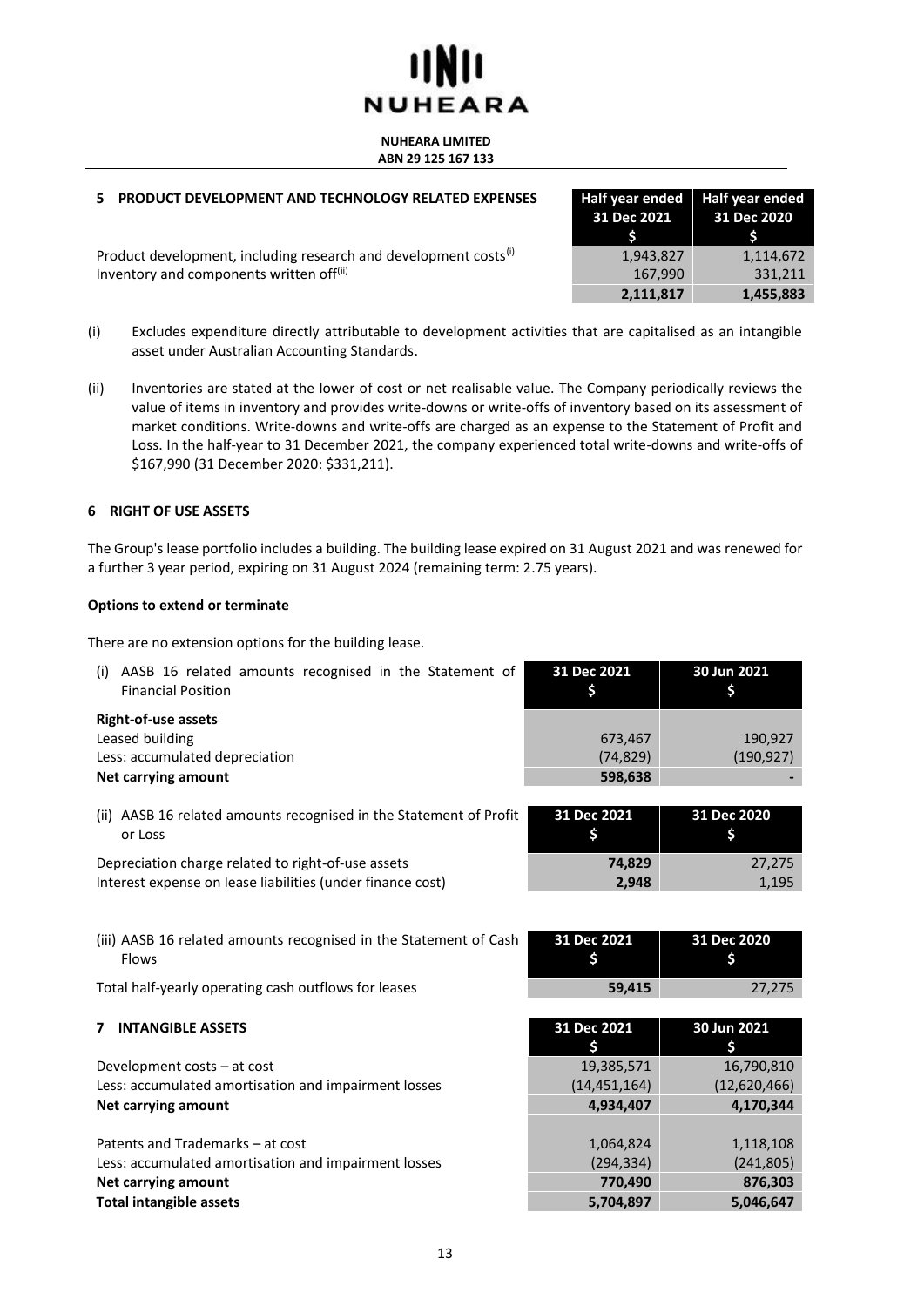**NUHEARA LIMITED ABN 29 125 167 133**

#### **8 FINANCIAL LIABILITIES**

| Half year ended | Half year ended |
|-----------------|-----------------|
| 31 Dec 2021     | 31 Dec 2020     |
|                 |                 |
| 3,307,769       |                 |

Funding agreement **3,307,769 -**

The Group entered into an 18 month \$3 million share purchase agreement (**Agreement**) announced on 23 December 2021 by HealthCare 2030, LLC (the **Investor**), a United States-based investment vehicle that invests solely in healthcare-related companies and is managed by Bergen Asset Management LLC (the **Manager**). The Manager is a decade-old institutional manager and manages funds which have an extensive history of successful investments in listed companies globally, including on the ASX and in the healthcare sector. The Manager is not a party to the Agreement, and as such, does not have any rights or obligations under the Agreement.

Under the Agreement the Investor agreed to invest \$3,000,000 for \$3,180,000 worth of Shares (**Subscription Shares**), by way of the Investor making a prepayment for Subscription Shares. The Company has received the \$3,000,000 subscription funds on 29 December 2021 (the **Settlement**) and pursuant to the Agreement, issued 9,375,000 Shares with a deemed issue price of \$0.016 in satisfaction of a \$150,000 fee payable to the Investor and 9,800,000 Shares with a deemed issue price of \$0.017 per Share which may be credited towards the ultimate number of Subscription Shares to be issued. The Company subsequently issued 46,153,846 Subscription Shares with a deemed issue price of \$0.013 per Subscription Share on 9 February 2022, towards the ultimate number of Subscription Shares to be issued under the Agreement, satisfying \$600,000 of the \$3,180,000 worth of Subscription Shares which the Investor is entitled to be issued.

Under the Agreement, the Company will issue the Subscription Shares, at the Investor's request, within 18 months of the date of the funding. The number of Subscription Shares to be issued will be determined by applying the Purchase Price (as detailed further below) to the subscription amount, but subject to a Floor Price (as detailed further below).

The price at which the Investor could require the Subscription Shares (**Purchase Price**) to be issued was equal to \$0.06 initially, representing a premium of approximately 216% to the closing price of the Company's shares on 22 December 2021. Subject to the Floor Price described below, following 22 January 2022, the Purchase Price reset to the average of the five daily volume-weighted average prices selected by the Investor during the 20 consecutive trading days immediately prior to the date of the Investor's notice to issue shares, less a 5% discount (or a 7.5% discount if the Subscription Shares are issued after the first anniversary of the initial placement) (rounded down to the nearest one tenth of a cent if the share price is at 10 cents or below, half a cent if the share price is at above 10 cents and at 20 cents or below, or whole cent if the share price is above 20 cents). The Purchase Price is, nevertheless, the subject of the floor price of \$0.01 (**Floor Price**). If the Purchase Price formula results in a price that is less than the Floor Price, and provided that the average of the daily VWAPs for the two consecutive actual trading days immediately prior to the notice is less than the Floor Price, and no event of default has occurred, the Company may forego issuing shares and instead opt to repay the applicable subscription amount in cash (with a 5% premium), subject to the Investor's right to receive Subscription Shares at the Floor Price in lieu of such cash repayment. The Purchase Price is not the subject of a cap.

The Company also has the right (but no obligation) to forego issuing shares in relation to the Investor's request for issuance and instead opt to repay the subscription amount by making a payment to the Investor equal to the greater of the Purchase Price or the average of the daily VWAPs for the two consecutive actual trading days prior to receipt of the request.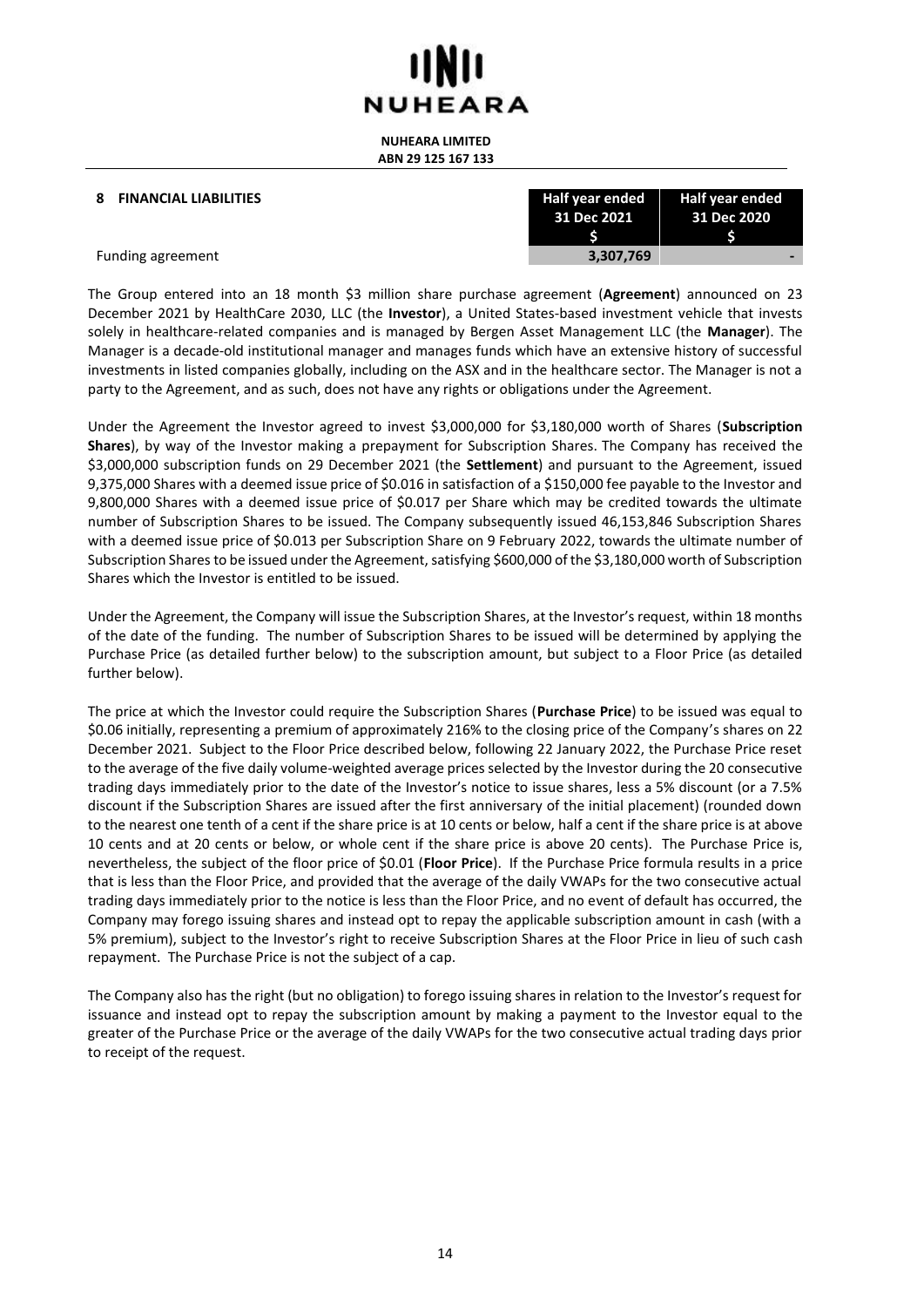# **IINII NUHEARA**

#### **NUHEARA LIMITED ABN 29 125 167 133**

<span id="page-14-0"></span>

| <b>ISSUED CAPITAL</b><br>9                                                                                      | 31 Dec 2021 | 30 Jun 2021 | 31 Dec 2020 |
|-----------------------------------------------------------------------------------------------------------------|-------------|-------------|-------------|
| <b>Issued and Paid Up Capital</b><br>(i)                                                                        |             |             |             |
| 1,847,315,646 Ordinary shares, fully paid<br>(30 June 2021: 1,723,004,193 / 31 December 2020:<br>1,413,928,166) | 61,772,644  | 59,841,737  | 48,311,251  |

| (ii) Movements during the period                                            | 31 Dec 2021<br>No. | 31 Dec 2021 |
|-----------------------------------------------------------------------------|--------------------|-------------|
| <b>Opening Balance at 1 July 2021</b>                                       | 1,723,004,193      | 59,841,737  |
| 6 July 2021 – shares issued on exercise of options $\omega$ \$0.025         | 1,709,120          | 37,500      |
| 9 July 2021 - shares issued under Salary Sacrifice Share Plan @ \$0.0443    | 1,089,890          | 50,043      |
| 31 August 2021 - shares issued on exercise of options @ \$0.025             | 1,000,000          | 25,000      |
| 4 October 2021 - shares issued on exercise of options @ \$0.025             | 24,943             |             |
| 29 December 2021 – shares issued in satisfaction of the Company's           |                    |             |
| obligation to pay a fee to Healthcare 2030 LLC under the Share              |                    |             |
| Placement Agreement @ \$0.016                                               | 9,375,000          | 150,000     |
| 29 December 2021 - shares issued by way of share placement to               |                    |             |
| Healthcare 2030 LLC under Share Placement Agreement @ \$0.016               | 9,800,000          | 166,600     |
| 31 December 2021 – shares issued by way of share placement $\omega$ \$0.016 | 101,312,500        | 1,621,000   |
| Less: Share issue costs                                                     |                    | (119, 236)  |
| <b>Balance shares at 31 December 2021</b>                                   | 1,847,315,646      | 61.772.644  |

|                                                                         | 31 Dec 2020<br>No. | 31 Dec 2020<br>\$ |
|-------------------------------------------------------------------------|--------------------|-------------------|
|                                                                         |                    |                   |
| <b>Opening Balance at 1 July 2020</b>                                   | 1,359,811,584      | 46,295,932        |
| 10 July 2020 - 10,000,000 collateral shares purchased under Convertible |                    |                   |
| Note security agreement at \$0.011 (shares issued in January 2020)      |                    | 110,000           |
| 14 July 2020 - 10,000,000 collateral shares purchased under Convertible |                    |                   |
| Note security agreement at \$0.011 (shares issued in January 2020)      |                    | 110,000           |
| 5 August 2020 – shares issued by way of conversion under Convertible    |                    |                   |
| Note security agreement @ \$0.023                                       | 8,695,653          | 200,000           |
| 21 August 2020 – shares issued on exercise of options @ \$0.025         | 2,666,667          | 66,667            |
| 24 August 2020 - shares issued by way of conversion under Convertible   |                    |                   |
| Note security agreement @ \$0.035                                       | 20,000,000         | 700,000           |
| 31 August 2020 - shares issued on exercise of options @ \$0.025         | 353,333            | 8,833             |
| 1 October 2020 – shares issued on exercise of options @ \$0.025         | 537,880            | 4,167             |
| 21 October 2020 - shares issued by way of conversion under Convertible  |                    |                   |
| Note security agreement $@$ \$0.043                                     | 8,139,535          | 350,000           |
| 2 November 2020 – shares issue on exercise of options $\omega$ \$0.025  | 50,000             | 1,250             |
| 20 November 2020 - shares issued by way of conversion under             |                    |                   |
| Convertible Note security agreement @ \$0.037                           | 6,756,757          | 250,000           |
| 1 December 2020 – shares issued on exercise of options @ \$0.025        | 160,000            | 4,000             |
| 2 December 2020 - shares issued by way of conversion under              |                    |                   |
| Convertible Note security agreement @ \$0.037                           | 6,756,757          | 250,000           |
| Less: Share issue costs                                                 |                    | (39, 598)         |
| <b>Balance shares at 31 December 2020</b>                               | 1,413,928,166      | 48,311,251        |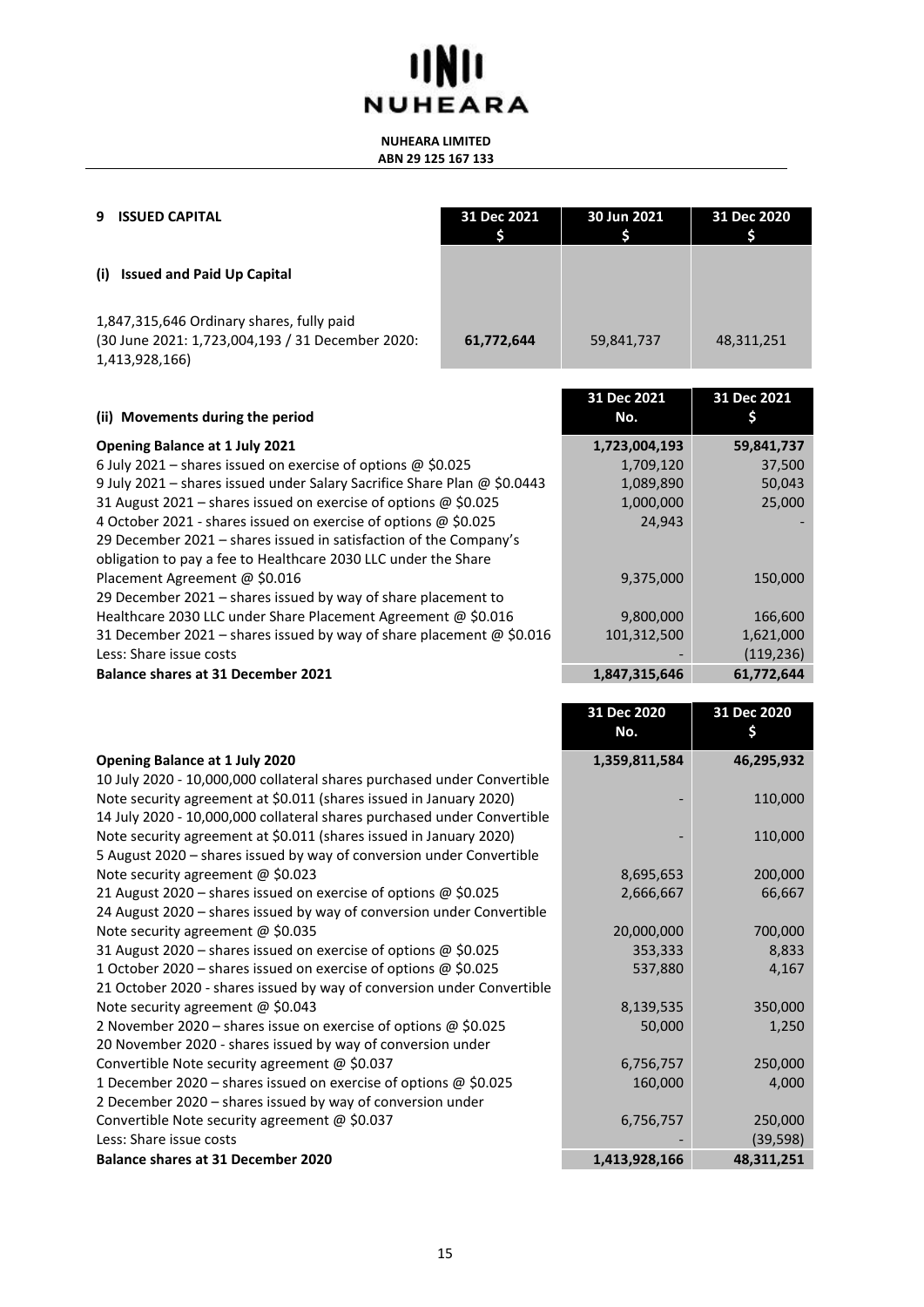

**NUHEARA LIMITED ABN 29 125 167 133**

#### **9 ISSUED CAPITAL (continued)**

#### **(iii) Holders of Ordinary Shares**

Holders of ordinary shares have the right to receive dividends as declared and in the event of winding up the Company, to participate in the proceeds from the sale of all surplus assets in proportion to the number of shares held and the amount paid up. At shareholders' meetings each ordinary share is entitled to one vote when a poll is called, otherwise each shareholder has one vote on a show of hands.

<span id="page-15-0"></span>

|                                                                                                                                                                                                                                      | <b>10 SHARE OPTION RESERVE</b>                                                                                                                                                                                                                                                                                                                                                                                                        | 31 Dec 2021<br>\$                         | 30 Jun 2021<br>\$                                                                            | 31 Dec 2020<br>S                                                              |
|--------------------------------------------------------------------------------------------------------------------------------------------------------------------------------------------------------------------------------------|---------------------------------------------------------------------------------------------------------------------------------------------------------------------------------------------------------------------------------------------------------------------------------------------------------------------------------------------------------------------------------------------------------------------------------------|-------------------------------------------|----------------------------------------------------------------------------------------------|-------------------------------------------------------------------------------|
| (i)                                                                                                                                                                                                                                  | <b>Unlisted options</b>                                                                                                                                                                                                                                                                                                                                                                                                               |                                           |                                                                                              |                                                                               |
|                                                                                                                                                                                                                                      | 75,171,372 (30 June 2021: 69,318,038/<br>31 December 2020: 68,068,038)<br>unlisted options                                                                                                                                                                                                                                                                                                                                            | 918,302                                   | 759,803                                                                                      | 556,950                                                                       |
| (ii)                                                                                                                                                                                                                                 | Movements during the period                                                                                                                                                                                                                                                                                                                                                                                                           |                                           | 31 Dec 2021<br>No.                                                                           | 31 Dec 2021<br>\$                                                             |
| Opening Balance at 1 July 2021<br>31 August 2021 - issue of employee options @ \$0.025<br>Less: Options lapsed/forfeited/exercised<br>Movement in valuation of options issued in prior reporting periods<br>Less: Option issue costs |                                                                                                                                                                                                                                                                                                                                                                                                                                       | 69,318,038<br>12,000,000<br>(6, 146, 666) | 759,803<br>25,362<br>(53, 687)<br>187,134<br>(310)                                           |                                                                               |
|                                                                                                                                                                                                                                      | <b>Balance unlisted options at 31 December 2021</b>                                                                                                                                                                                                                                                                                                                                                                                   |                                           | 75,171,372                                                                                   | 918,302                                                                       |
|                                                                                                                                                                                                                                      |                                                                                                                                                                                                                                                                                                                                                                                                                                       |                                           | 31 Dec 2020<br>No.                                                                           | 31 Dec 2020<br>\$                                                             |
|                                                                                                                                                                                                                                      | Opening Balance at 1 July 2020<br>10 July 2020 - issue of director options @ \$0.025<br>21 August 2020 - issue of director options @ \$0.025<br>21 August 2020 - issue of director options @\$0.050<br>21 August 2020 - issue of director options @ \$0.010<br>21 August 2020 – issue of employee options @ \$0.025<br>Less: Options lapsed/forfeited/exercised<br>Movement in valuation of options issued in prior reporting periods |                                           | 46,514,706<br>6,000,000<br>2,000,000<br>2,000,000<br>2,000,000<br>29,200,000<br>(19,646,668) | 656,273<br>7,706<br>3,457<br>5,902<br>4,552<br>88,324<br>(278, 855)<br>69,591 |

**Balance unlisted options at 31 December 2020 68,068,038 556,950**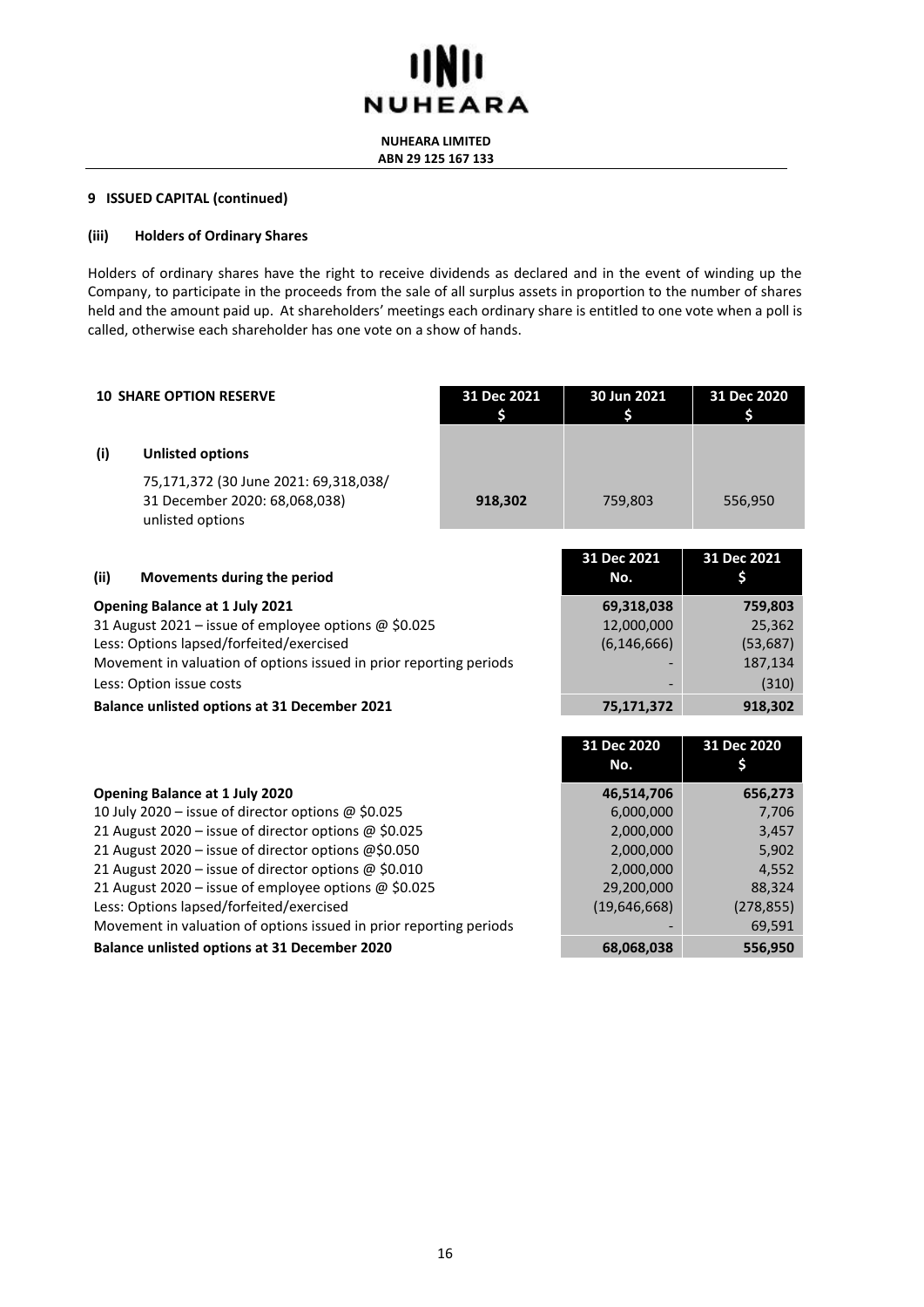#### **NUHEARA LIMITED ABN 29 125 167 133**

<span id="page-16-1"></span>

| <b>11 EARNINGS PER SHARE</b> | <b>Half year ended</b> |
|------------------------------|------------------------|
|                              | 31 Dec 2021            |
|                              |                        |

|                                                                     | ---------       | --------        |
|---------------------------------------------------------------------|-----------------|-----------------|
|                                                                     | <b>Cents</b>    | <b>Cents</b>    |
| Basic loss per share (cents per share)                              | (0.28)          | (0.06)          |
| Diluted loss per share (cents per share)                            | (0.27)          | (0.06)          |
|                                                                     |                 |                 |
|                                                                     | Half year ended | Half year ended |
|                                                                     | 31 Dec 2021     | 31 Dec 2020     |
|                                                                     |                 |                 |
| Basic loss per share:                                               |                 |                 |
| The earnings and weighted average number of ordinary shares used in |                 |                 |
| the calculation of basic loss per share are as follows:             |                 |                 |

Loss **(6,008,723)** (842,166)

**Half year ended 31 Dec 2020**

| <b>Half year ended</b><br>31 Dec 2021<br>No. | <b>Half year ended</b><br>31 Dec 2020<br>. No.<br>and the second state of |
|----------------------------------------------|---------------------------------------------------------------------------|
| 1,847,315,646                                | 1,389,288,524                                                             |
| 2,200,417,958                                | 1,452,668,338                                                             |

Weighted average number of ordinary shares – basic loss per share Weighted average number of ordinary shares – diluted loss per share

<span id="page-16-0"></span>

| <b>12 SHARE BASED PAYMENTS</b>                           | <b>Half year ended</b><br>31 Dec 2021 | Half year ended<br>31 Dec 2020 |
|----------------------------------------------------------|---------------------------------------|--------------------------------|
| Expense arising from options issued to employees         | 25.362                                | 109.941                        |
| Options forfeited or lapsed                              | (53, 687)                             | (278, 855)                     |
| Movement in valuation of options issued in prior periods | 187,134                               | 69,591                         |
|                                                          | 158,809                               | (99, 323)                      |

The following share-based payment arrangements existed:

b) The following shares or options were granted to key management personnel during the half-year ended 31 December 2021 (31 December 2020: 9,000,000):

|                                                               | Grant          | No of          | No. of        |
|---------------------------------------------------------------|----------------|----------------|---------------|
| <b>Name</b>                                                   | Date           | <b>Options</b> | <b>Shares</b> |
| Jean-Marie Rudd - on exercise of employee options<br>@\$0.025 | 6 July 2021    |                | 1,000,000     |
| Jean-Marie Rudd – on exercise of employee options<br>@\$0.025 | 31 August 2021 |                | 1,000,000     |
| <b>Total shares/options granted</b>                           |                |                | 2,000,000     |

c) There were 734,063 shares granted to non-key management personnel during the half-year ended 31 December 2021 (31 December 2020: nil) on exercise of employee options. There were 12,000,000 options granted to non-key management personnel during the half-year ended 31 December 2021 (31 December 2020: 32,200,000).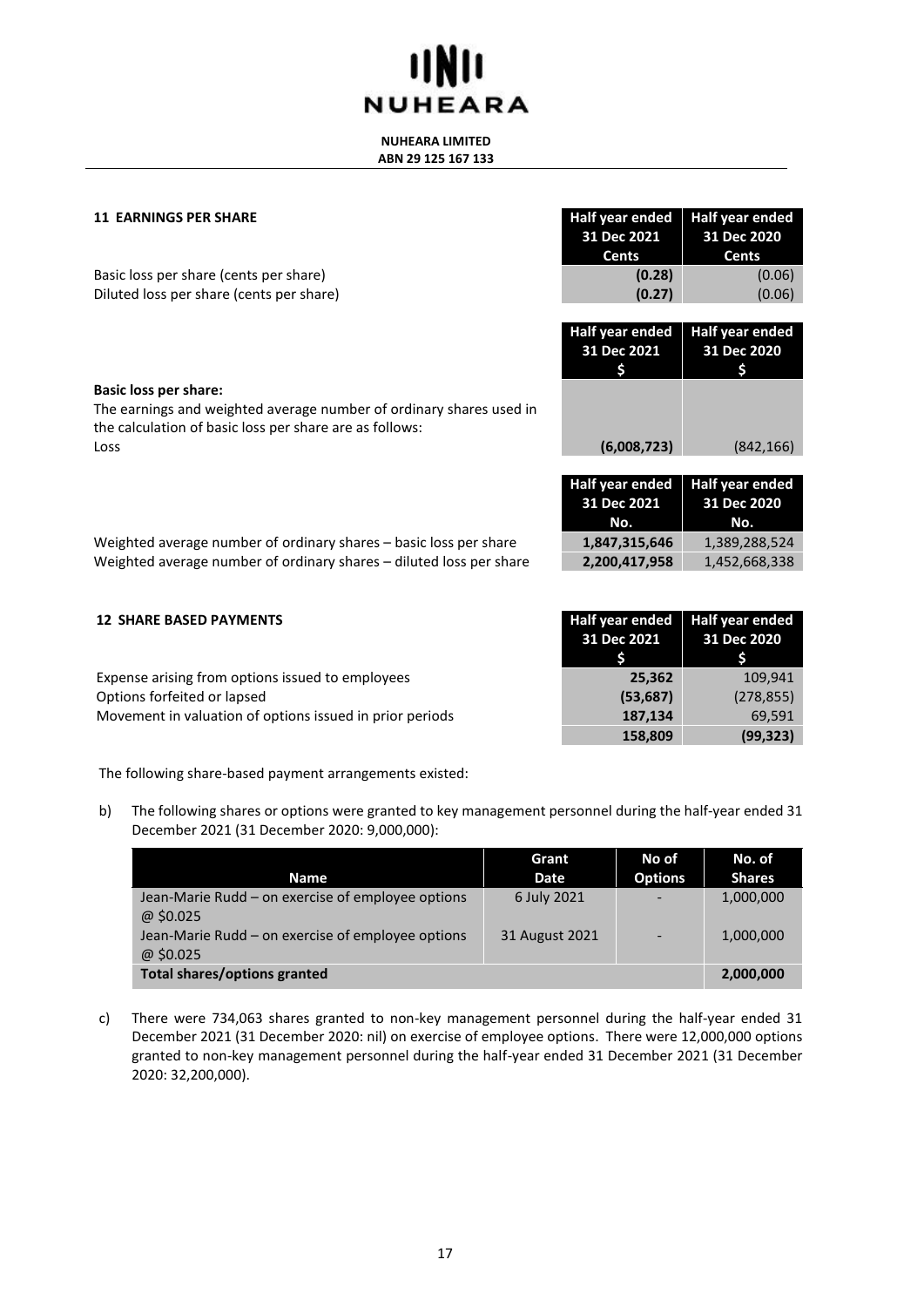#### **NUHEARA LIMITED ABN 29 125 167 133**

#### **12 SHARE BASED PAYMENTS (continued)**

A summary of the movements of all Group option issues is as follows:

|                                                            |               | Weighted              |
|------------------------------------------------------------|---------------|-----------------------|
|                                                            |               | Average               |
|                                                            | No.           | <b>Exercise Price</b> |
| Options outstanding and exercisable as at 31 December 2020 | 68,068,038    | \$0.04                |
| Granted                                                    | 5,000,000     | \$0.04                |
| Exercised/Forfeited                                        | (8,750,000)   |                       |
| Options outstanding and exercisable as at 30 June 2021     | 69,318,038    | \$0.04                |
| Granted                                                    | 12,000,000    | \$0.03                |
| Exercised/Forfeited                                        | (6, 146, 666) |                       |
| Options outstanding and exercisable as at 31 December 2021 | 75,171,372    | \$0.04                |

The weighted average remaining contractual life of options outstanding at year end was 1.92 years (30 June 2021: 2.25 years/31 December 2020: 2.71 years). The weighted average exercise price of outstanding options at the end of the reporting period was \$0.04 (30 June 2021: \$0.04 / 31 December 2020: \$0.04).

The fair value of options granted during the half-year was \$151,200 (30 June 2021: \$1,123,640 / 31 December 2020: \$1,032,640). These values were calculated using the Black-Scholes option pricing model, applying the following inputs:

|                            | <b>Employee</b><br><b>Options</b> |
|----------------------------|-----------------------------------|
| <b>Grant Date</b>          | 31/08/2021                        |
| Share price on issue date  | \$0.031                           |
| <b>Expected volatility</b> | 100%                              |
| <b>Exercise price</b>      | \$0.0341                          |
| Expiry date                | 31/08/2024                        |
| Risk free interest rate    | 0.10%                             |
| Number issued              | 12,000,000                        |
| Value per option           | \$0.018                           |
| Total                      | \$151,200                         |

Historical share price volatility has been the basis for determining expected share price volatility as it assumed that this is indicative of future volatility.

There were no equity-settled share-based payment transactions during the period (30 June 2021: \$nil / 31 December 2020: \$nil).

#### **13 CONTINGENT LIABILITIES/COMMITMENTS**

The Group has \$7,261,136 (30 June 2021: \$10,809,440 / 31 December 2020: \$nil) relating to advanced purchase orders for future production runs and to secure componentry and product inventory for expected future growth in sales.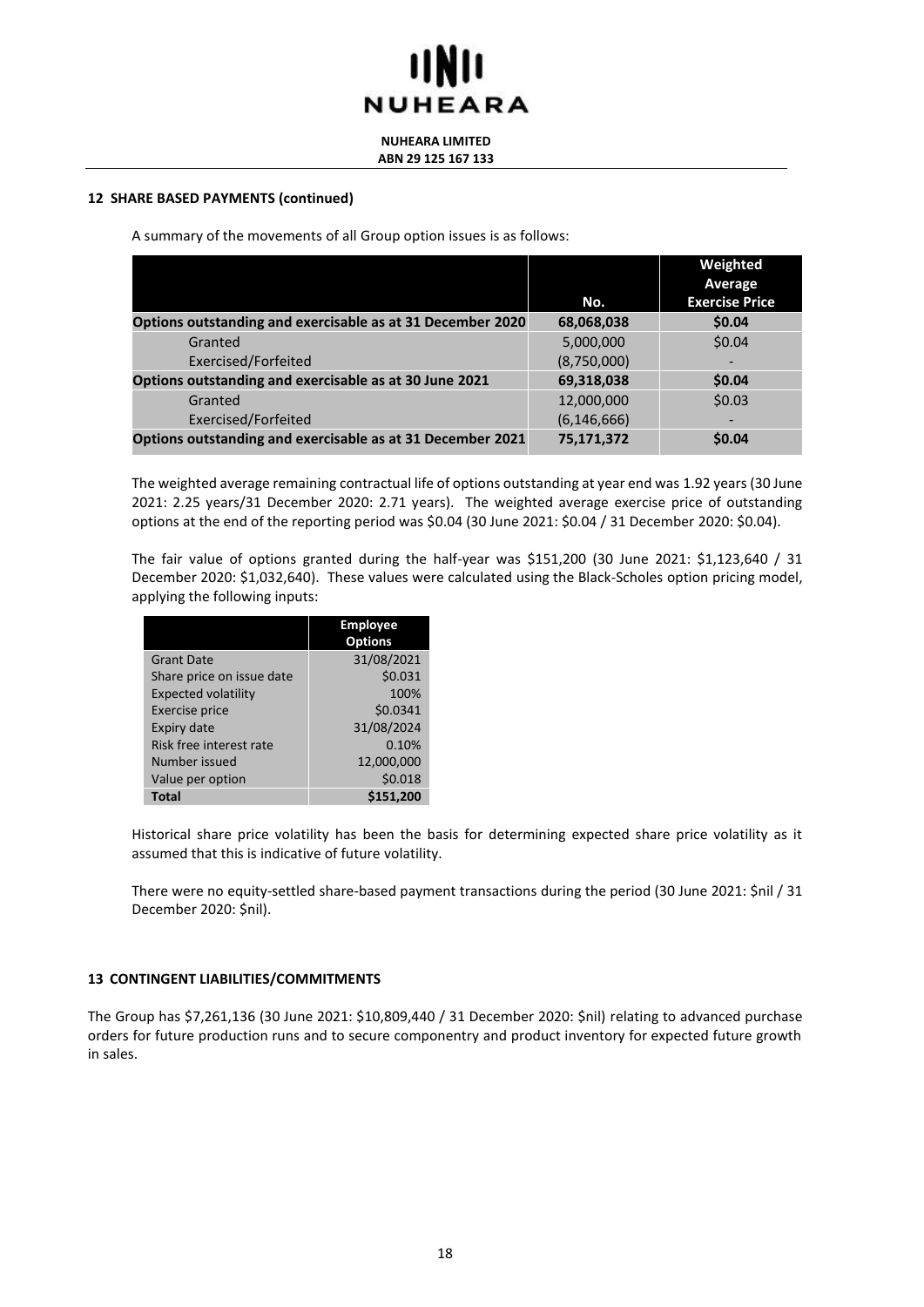## **IINII NUHEARA**

**NUHEARA LIMITED ABN 29 125 167 133**

#### **14 SIGNIFICANT EVENTS AFTER BALANCE SHEET DATE**

#### **Share Purchase Plan**

A Share Purchase Plan (SPP) announced to the market on 23 December 2021, closed on 17 January 2022 with valid applications totalling \$1,067,200. The SPP allowed Eligible Shareholders the opportunity to subscribe for up to \$30,000 worth of New Shares in Nuheara at an issue price of \$0.016 per share. 66,700,000 Ordinary Shares were allotted and issued under the SPP at \$0.016 per share on 24 January 2022 and the New Shares were quoted on ASX on Tuesday 25 January 2022. Funds raised from the placement will be used to underpin growth initiatives including the 510(k) submission to the US FDA for approval as a medical device product and supporting the newly developed range of hearing aid products to support the Company's planned expansion into clinically tested and regulatory approved medical devices.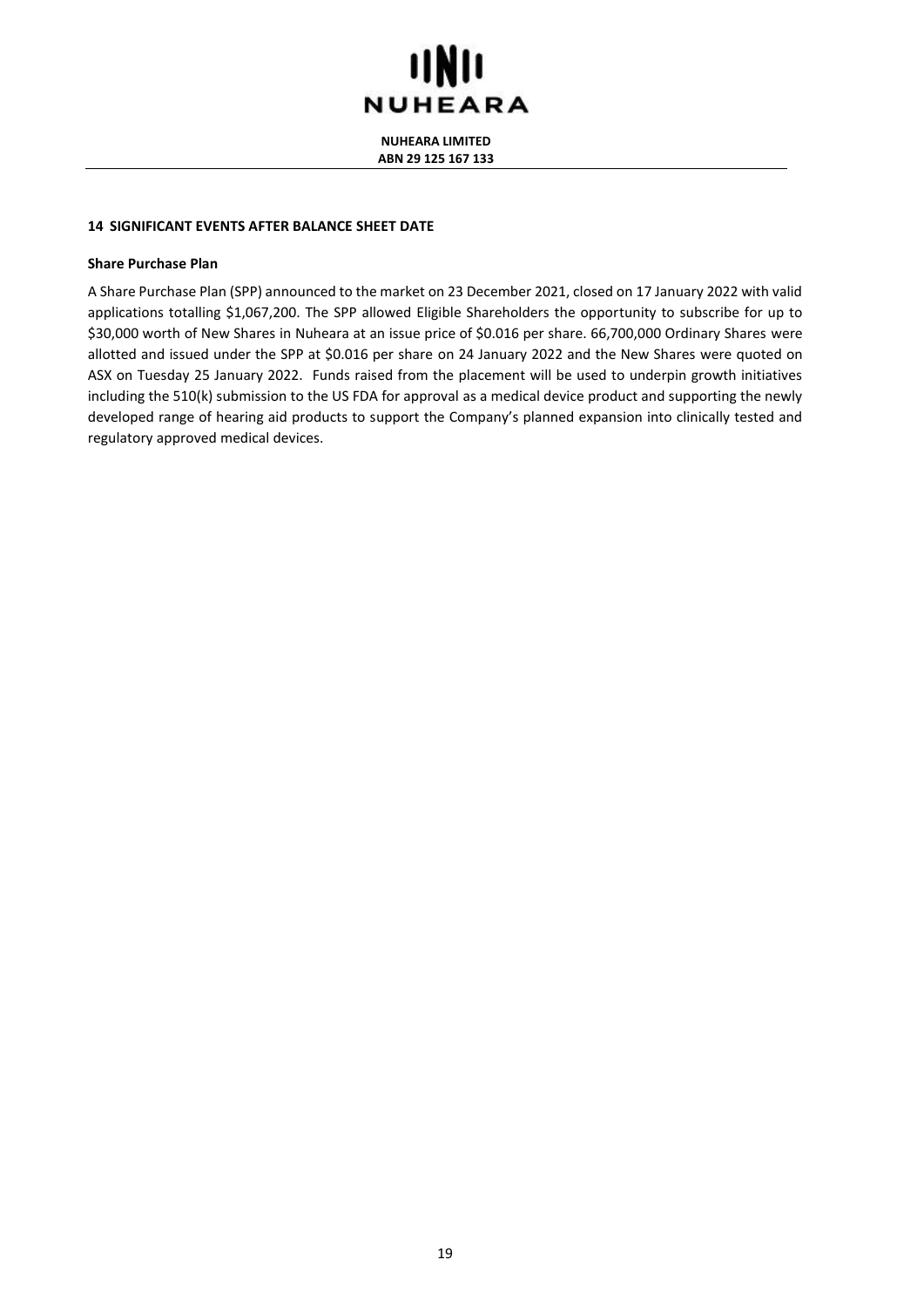**NUHEARA LIMITED ABN 29 125 167 133**

#### **DIRECTORS' DECLARATION**

The Directors of Nuheara Limited declare that:

- 1 the financial statements and notes are in accordance with the Corporations Act 2001 and:
	- a) comply with Australian Accounting Standards which, as stated in the accounting policy Note 1 to the financial statements, constitutes compliance with International Accounting Reporting Standards (IFRS); and
	- b) give a true and fair view of the financial position as at 31 December 2021 and of the performance for the half year ended on that date of the Company;
- 2 in the Directors' opinion, there are reasonable grounds to believe that the Company will be able to pay its debts as and when they become due and payable.

This declaration is made in accordance with a resolution of the Board of Directors.

On behalf of the Board of Directors:

The

Justin Miller Managing Director/Chief Executive Officer

Perth, 28 February 2022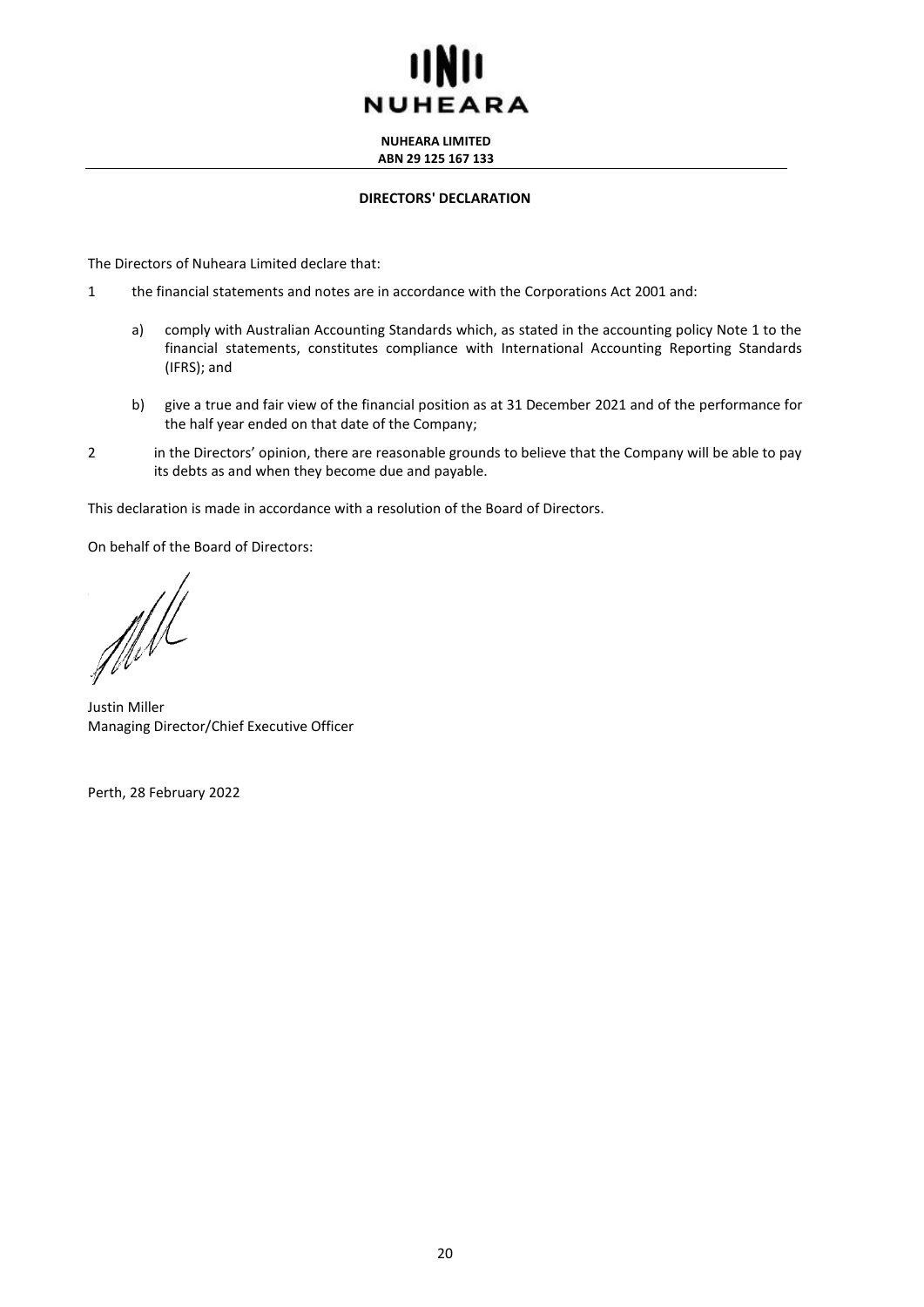

### **Independent Auditor's Review Report To the Members of Nuheara Limited**

### **REPORT ON THE HALF-YEAR FINANCIAL REPORT**

We have reviewed the accompanying half-year financial report of Nuheara Limited ("the Company") and its controlled entities ("the Group") , which comprises the consolidated statement of financial position as at 31 December 2021, the consolidated statement of comprehensive income, consolidated statement of changes in equity and consolidated statement of cash flows for the half-year ended on that date, notes comprising a summary of significant accounting policies and other explanatory information, and the directors' declaration.

## **Directors' Responsibility for the Half-Year Financial Report**

The directors of the Company are responsible for the preparation of the half-year financial report that gives a true and fair view in accordance with Australian Accounting Standards and the *Corporations Act 2001* and for such internal control as the directors determine is necessary to enable the preparation of the half-year financial report that gives a true and fair view and is free from material misstatement, whether due to fraud or error.

## **Auditor's Responsibility**

Our responsibility is to express a conclusion on the half-year financial report based on our review. We conducted our review in accordance with Auditing Standard on Review Engagements ASRE 2410 *Review of a Financial Report Performed by the Independent Auditor of the Entity*, in order to state whether, on the basis of the procedures described, we have become aware of any matter that makes us believe that the half-year financial report is not in accordance with the *Corporations Act 2001* including: giving a true and fair view of the Group's financial position as at 31 December 2021 and its performance for the half-year ended on that date; and complying with Accounting Standard AASB 134 Interim Financial Reporting and the *Corporations Regulations 2001*. As the auditor of Nuheara Limited, ASRE 2410 requires that we comply with the ethical requirements relevant to the audit of the annual financial report.

A review of a half-year financial report consists [of making enquiries, primarily of persons](http://www.ww-wa.com.au/)  responsible for financial and accounting matters, [and applying analytical and other review](http://www.ww-wa.com.au/)  procedures. A review is substantially less in scope than an audit conducted in accordance with Australian Auditing Standards and consequently do[es not enable us to obtain assurance that we](http://www.ww-wa.com.au/)  would become aware of all significant matters that [might be identified in an audit. Accordingly,](http://www.ww-wa.com.au/)  we do not express an audit opinion.

### **Independence**

In conducting our review, we have complied wi[th the independence requirements of the](http://www.ww-wa.com.au/)  *Corporations Act 2001*. We confirm that the independence declaration required by the *Corporations Act 2001*, which has been given to th[e directors of Nuheara Limited, would be in](http://www.ww-wa.com.au/)  the same terms if given to the directors as at the ti[me of this auditor's review report.](http://www.ww-wa.com.au/)